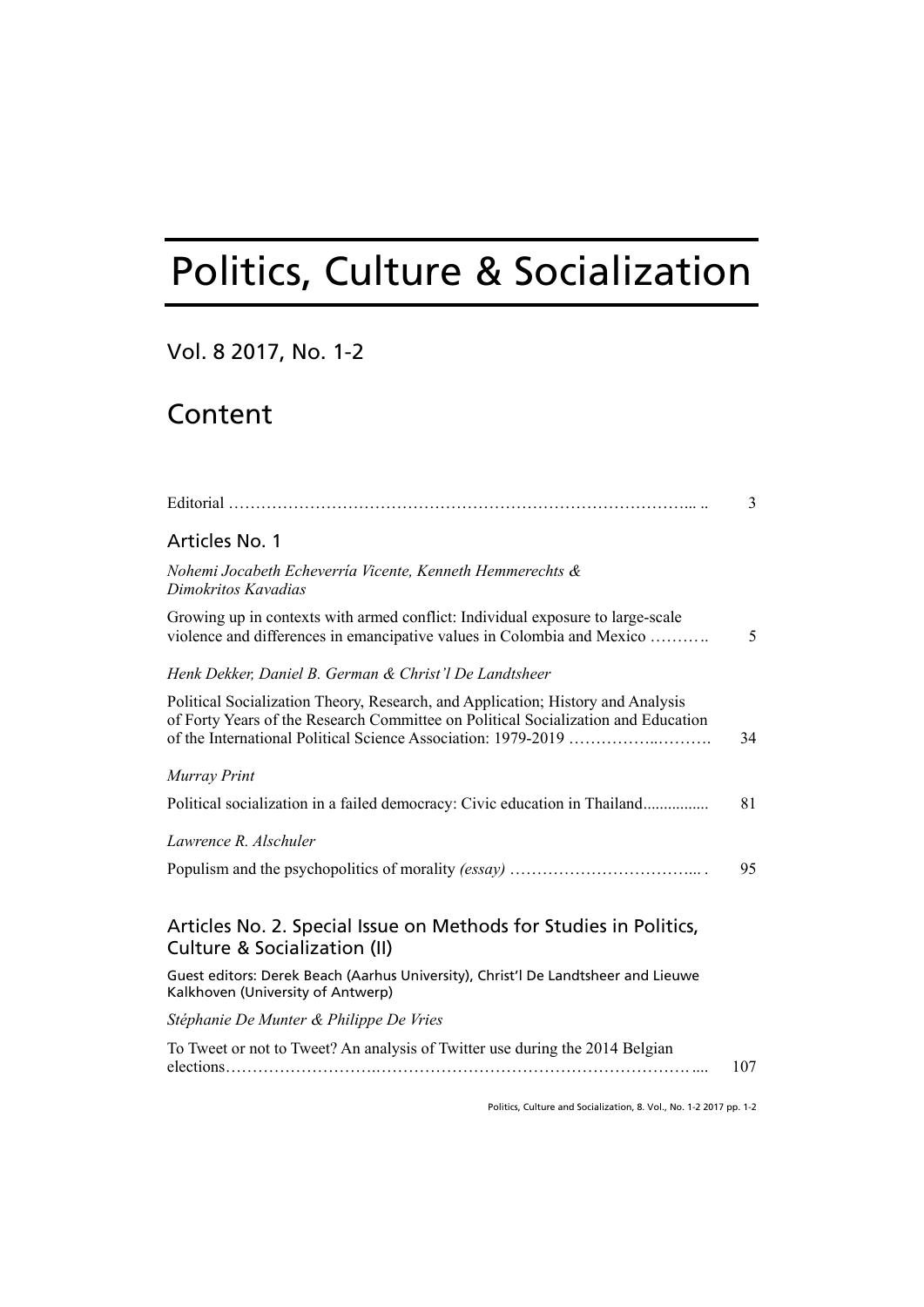### *Peter Rieker*

| Children's Social Participation with Peers – Some Manifestations and Conditions | 124 |
|---------------------------------------------------------------------------------|-----|
| Samir Boureghda, Jurriaan Middelhoff & Christ'l De Landtsheer                   |     |
| Narcissism and Leadership: What we can learn from a case-study                  | 134 |

## Book Reviews

### *Daniel B. German & Song Yingfa*

| Handbook of Direct Democracy in Central and Eastern Europe after 1989 | 153 |
|-----------------------------------------------------------------------|-----|
| Ekaterina Zamaraeva                                                   |     |
| New Trends in Russian Political Mentality: Putin 3.0                  | 155 |
| Idil Warsame                                                          |     |
| Roots of War. Wanting power, seeing threat, justifying force          | 158 |
| Jessica Jansen                                                        |     |
| How Statesmen Think: The Psychology of International Politics         | 161 |
| Joya Kenens                                                           |     |
| The Political Psychology of Women in U.S. Politics                    | 164 |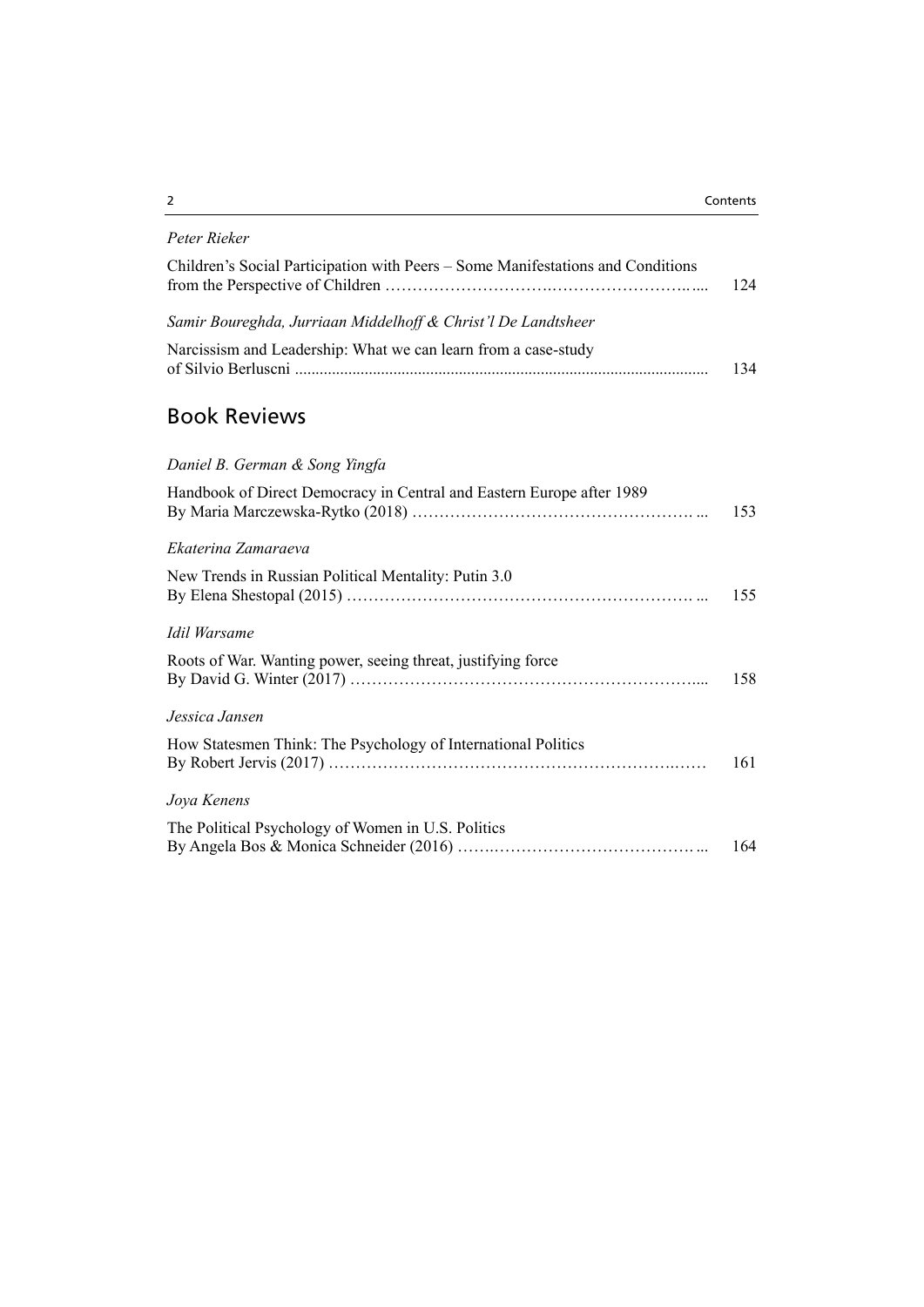## Growing up in contexts with armed conflict: Individual exposure to large-scale violence and differences in emancipative values in Colombia and Mexico

## *Nohemi Jocabeth Echeverría Vicente, Kenneth Hemmerechts & Dimokritos Kavadias*

Vrije Universiteit Brussel, Belgium $^{\rm l}$ 

#### **Abstract:**

This paper investigates the legacies of growing up in a country with large-scale armed conflict on individuals' emancipative values. We used a most-similar case research design to analyze these consequences of armed conflict. We selected Mexico and Colombia as cases to compare, because they were similar in variables related to emancipative value preferences at the onset of our comparison. These two cases, however, varied, later on, in the level to which individuals of similar age-cohorts were exposed to largescale political violence. The results show that individuals who have grown up in a country with high levels of armed conflict tend to endorse less emancipative values in adulthood.

**Keywords:** armed conflict, emancipative values, Mexico, Colombia, formative socialization.

### Introduction

|<br>|

Research on armed conflict has recently begun to examine the legacies of armed conflict in relation to a vast array of societal beliefs: attitudes regarding peace efforts and political compromise, social and institutional trust, political tolerance, political participation / collective action, ethnic prejudices and authoritarian values (Blattman, 2009; Canetti et al., 2017; Gilligan, Pasquale and Samii, 2014; Grosjean, 2014; De Luca and Verpoorten, 2015; Peffley, Hutchison and Shamir, 2015; Dyrstad, 2013; Strabac and Ringdal, 2008). Such research, however, has paid relatively little attention to whether the destructive power of armed conflict can lead to variation in value preferences between societies with, otherwise, a similar socioeconomic structure and political regime.

We argue that focusing on the legacies of armed conflict in terms of values is relevant for two reasons. Firstly, values function as people's touchstone to classify, prefer and

 Corresponding author: Nohemi Jocabeth Echeverría Vicente Political Science Department, Vrije Universiteit Brussel, Belgium Email: nnohemij@vub.be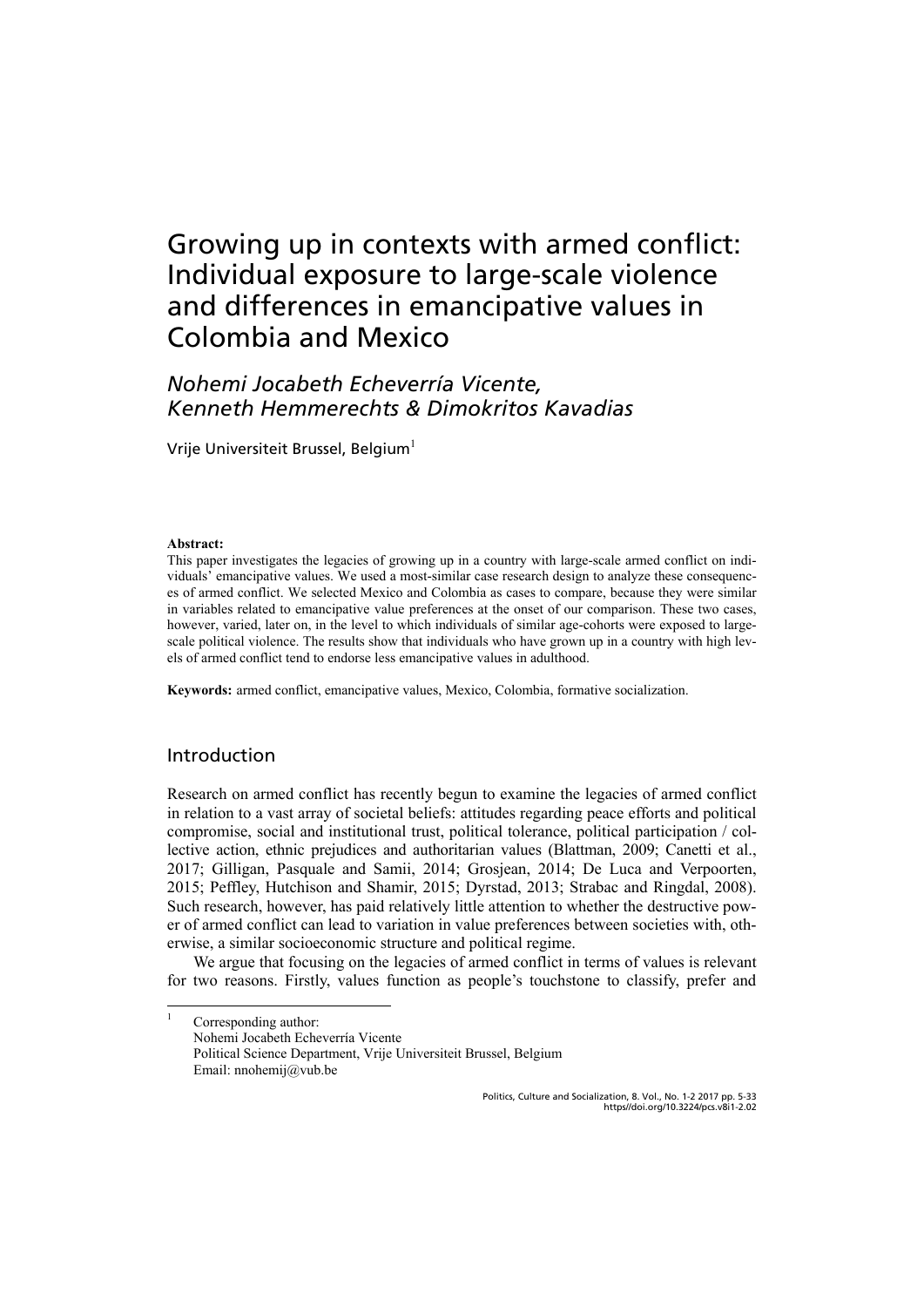evaluate other human beings and things (Rokeach, 1973; Feather, 1975). Secondly, unlike other kinds of societal beliefs, values are relatively enduring and do not change easily over time. In this text, we focus on examining the legacy of armed conflict in relation to emancipative values. The study of the specific consequences of war on emancipative values, we argue, is relevant for societies with past and/or ongoing war. Emancipative values signal a higher preference for autonomy, equality of opportunities, freedom of choice and the voice of the people. Overall, they provide a more tolerant and libertarian orientation, important in conflict termination, reconciliation and peace preservation contexts (Echeverria et al., 2019).

A theoretical framework relevant to the study of how value preferences are constituted is Ronald Inglehart's theory of modernization, and its latest formulation in Christian Welzel's evolutionary theory of emancipation (Inglehart, 1977; Inglehart and Welzel, 2005; Welzel, 2013a). This framework theorizes how people's values are shaped by the conditions in which they have lived. These researchers argue that contexts with existential constraints, such as growing up in countries with low economic and institutional development but also armed conflicts, are related to the content of values. In this article, we investigate the legacies of armed conflict on values. We evaluate Inglehart and Welzel's modernization theory in its latest version, focused on emancipative values. We test, in a novel way, the theoretical expectation that contexts of existential constraint – measured as armed conflict – are related to a lower disposition to emancipative values (Welzel, 2013a, 2014).

For this purpose, we reconstructed *individual histories* of exposure to armed conflict. By individual histories, we mean the extent to which an individual lived in a country with large-scale armed conflict during his/her formative years. We included major episodes of political violence caused by state and non-state actors. We used a "most-similar" case design (Gerring, 2007) to compare the cases of Mexico and Colombia. Both are located in the same geographical region; and, at the beginning of our comparison, they had similar levels in variables which effect emancipative values: socioeconomic development (action resources) and political regime (democracy/autocracy). These two cases, however, vary in the extent to which individuals were exposed to armed conflict in their formative years and later endorse emancipative values.

The following section outlines the contextual background. Later, we will review the literature that has investigated the societal legacies of armed conflict in the countries under analysis. Afterwards, we will discuss the theoretical framework that supports the study. We will then describe the data and methodology of the empirical study. After assessing the results, we will end with a discussion and conclusion.

### Background. Armed conflict in Colombia and Mexico

Latin American countries share a politically violent past. Throughout the  $19<sup>th</sup>$  century, periodic armed conflict was linked to state formation and competition between ruling elites (Deas, 1997; Centeno, 2002). In Mexico and Colombia, this was manifested in recurrent disputes to settle power arrangements (see Aguilar and Meyer, 1989; Moncayo, 2015; Sánchez, Solimano and Formisano, 2005). By the middle of the 20th century, both coun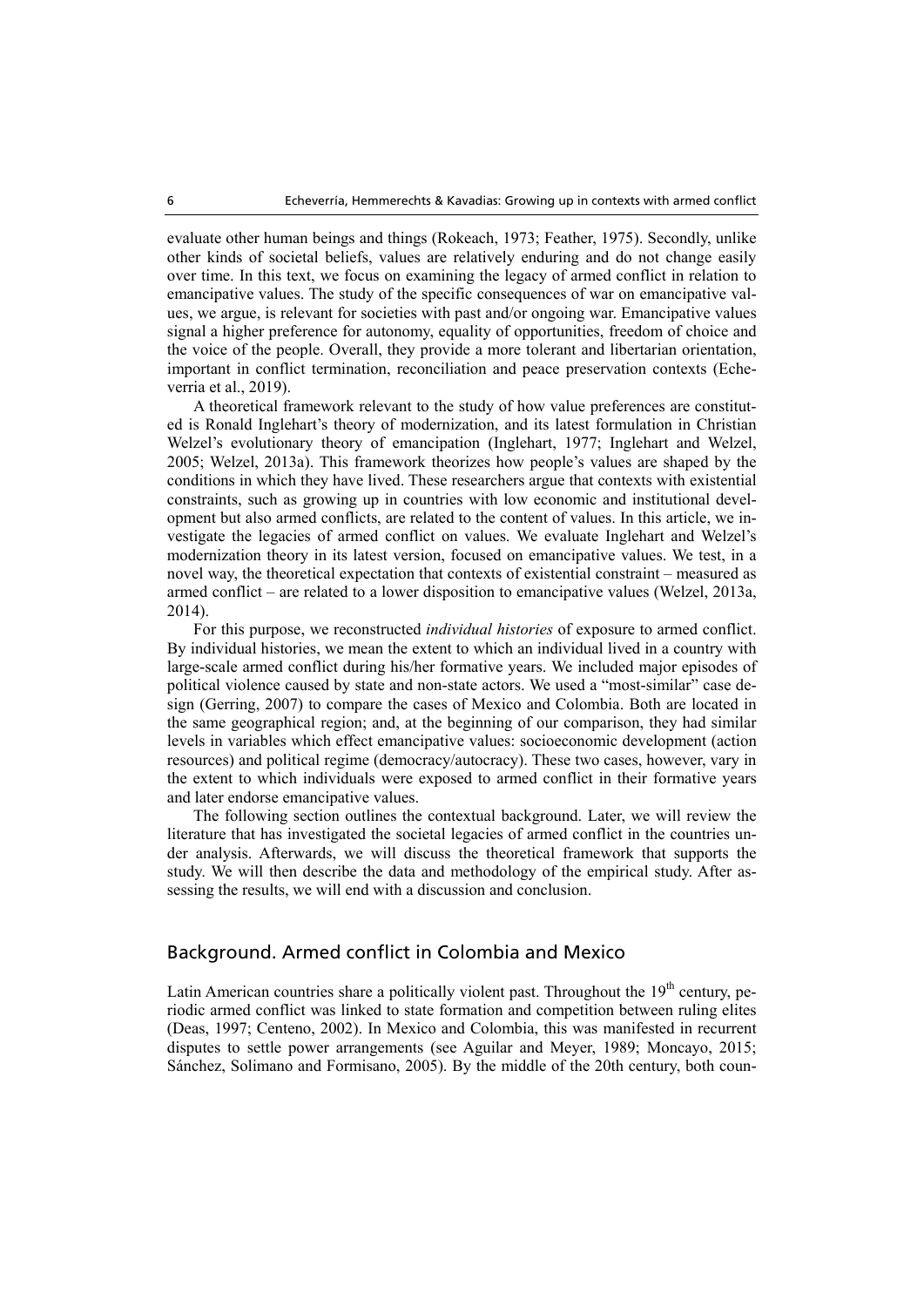tries achieved a relatively stable political regime, characterized by periodic rotation of power through regular elections and an enduring party system (Ocampo, 2005; Mainwaring and Scully, 1995; Sánchez, Solimano and Formisano, 2005; Gutiérrez Sanín, Acevedo and Viatela, 2007; Meyer, 1976b; Hamnett, 2002). As exceptional cases in Latin America, neither Colombia nor Mexico had long periods of military rule, but were mostly ruled by civilian governments after the Second World War. However, as the situation in Latin America became more peaceful, the Colombian social context began to polarize and there were violent political confrontations, giving rise to the Colombian "paradox": a formal democracy with endemic political violence (Tuft, 1997).

Colombia faced a protracted internal armed conflict that endured for more than six decades. The recent history of armed conflict in Colombia can be roughly divided into two stages. The first was the episode of "La Violencia". This erupted by 1948 into a tenyear armed confrontation between the two major political parties, each wanting to control the state. The second is related to unequal distribution of land in the Colombian countryside; this triggered rural conflicts from 1975 and was further ignited by the formation of guerrilla groups. Later, it was fuelled by drug-trafficking activities and the formation of paramilitary groups (see Restrepo, Spagat and Vargas, 2004; LeGrand, 2003), leading to an escalation of violence and criminal activities against civilians (homicide, extortion, kidnapping) (Gutiérrez Sanín, 2003). This situation lasted until 2016, when a peace deal was signed between the government and the guerrilla groups. The protracted nature of the armed conflict has meant that the Colombian population has grown up in a highly violent environment (Richani, 2005; Rochlin, 2003).

Large-scale armed conflict started in Mexico at a much later point in time. Ethnic violence in Chiapas only erupted in 1994-1997, and drug-related violence peaked in 2006, dramatically increasing homicide rates in the country (Shirk and Wallman, 2015). The first episode of armed conflict was more localized, while the second was (and continues to be) more geographically widespread, involving drug-trafficking organizations and state officials in turf wars. Competition between drug cartels has significantly increased other criminal activities that directly target civilians, such as extortion, kidnapping and theft (Guerrero, 2011, 2012). The last decade has been one of the most violent in the history of modern Mexico.

### Literature review

Studies aiming to understand the legacies of violence in countries with past armed conflict focus on whether and how the experience of large-scale political violence shapes a society's economy, political regime, beliefs and attitudes. In this study, we aimed to understand the legacies of armed conflict on societal beliefs, particularly emancipative values.

Research discussing the consequences of the armed conflict in Colombia is vast. Most of the discussion, however, centers on the diminishing/destruction of material and intellectual resources rather than on examining the societal beliefs of the Colombian population. Previous research, for example, has documented that material resources, such as the growth rate of Gross Domestic Product (GDP), total factor productivity, investment decisions of firms, have been negatively impacted by the violence (Cárdenas, 2007; Riascos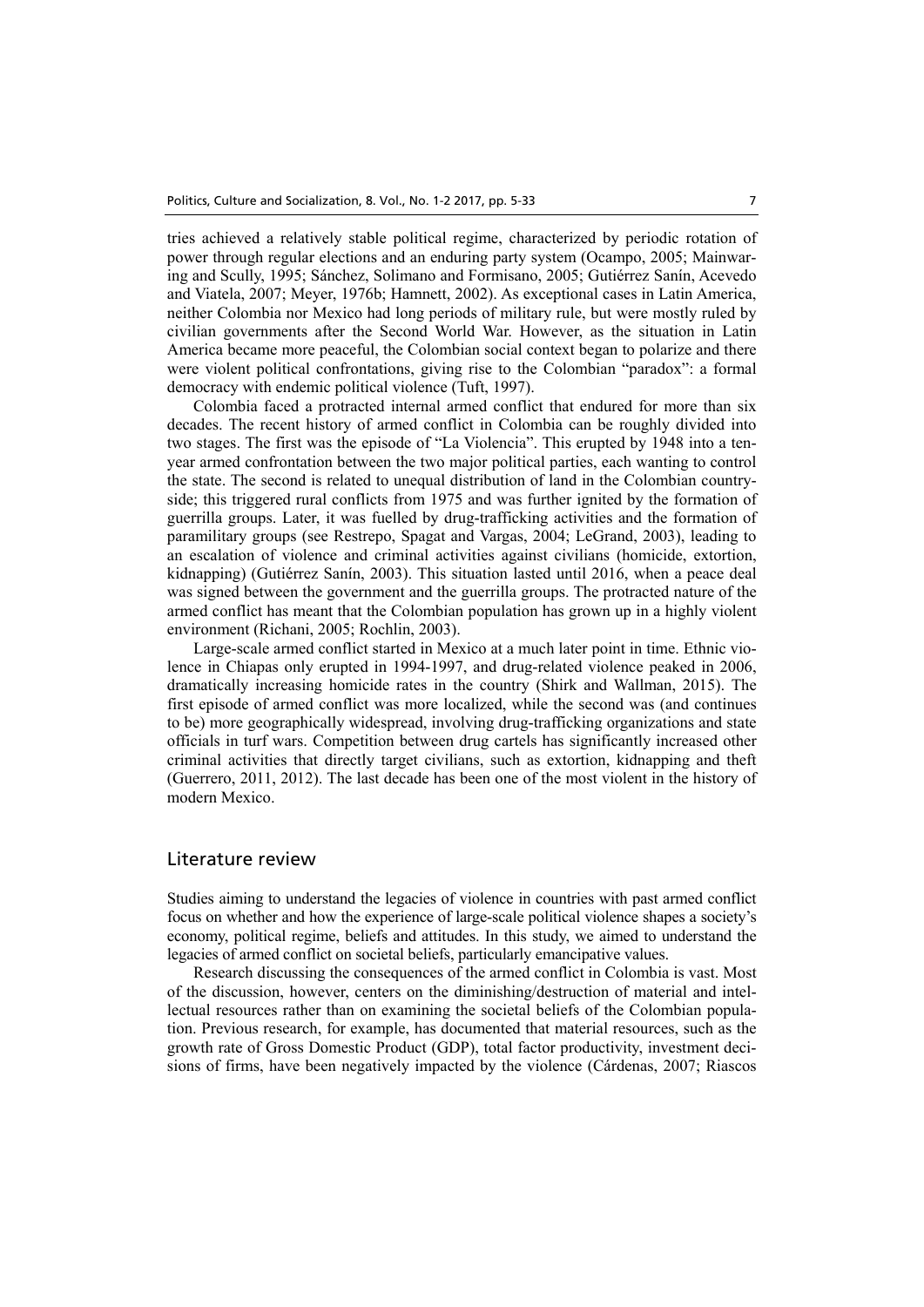and Vargas, 2011; Camacho and Rodríguez, 2012). Connective resources have diminished due to armed attacks that targeted infrastructure (roads, lines of communication, industry and oil facilities) (Cortés and Montolio, 2014). Educational indicators have shown a shrinking of enrolment rates in those municipalities with higher levels of violence (Barrera and Ibáñez, 2004; Rodríguez and Sánchez, 2012). Armed conflict, moreover, has indirectly affected the intellectual resources of the country, due to the destruction of schools, the recruiting of school age children in armed groups, the internal displacement of people and the reduction in educational investment due to the contraction of household income (Barrera and Ibáñez, 2004).

Fewer studies focus on the consequences of the Colombian armed conflict on societal beliefs. These studies highlight the relevance of cultural factors, such as values and norms, for the persistence of violence in societies faced with armed conflict. Waldmann (2007), for instance, developed the concept of "culture of violence" to describe the prevalence of societal beliefs that endorse and sustain the use of violence in Colombia. Mcllwaine and Moser (2001) used focus groups to analyse social capital in Colombia and Guatemala. They found that violence in Colombia has diminished trust and collaboration, has enhanced perverse forms of social capital that benefit members of criminal organizations but not the wider community, and has eroded trust in institutions dealing with violence, such as the police, the military and the judicial system. These findings support the literature that has found negative consequences of armed conflict on societal beliefs (see Canetti et al., 2017; Dyrstad, 2013; Grosjean, 2014; Peffley, Hutchison and Shamir, 2015; Strabac and Ringdal, 2008) and echo the general perception that the armed conflict has eroded trust and solidarity in Colombian society (Gutiérrez, 2015; Estrada, 2015).

More recent studies have quantitatively assessed the effects of violence on societal beliefs. Using a 2012 representative survey of the Colombian population, Nussio, Rettberg and Ugarriza (2015) found that the Colombian people generally support transitional justice efforts (receiving reparations, punishing perpetrators, seeking truth and remembering human rights violations), and there is no significant difference in these attitudes between victims and non-victims. Taylor, Nilsson and Amezquita-Castro (2015), studying the Caribbean region of Colombia, found that a higher experience of violence is related to higher participation in reconciliation initiatives. People who join those initiatives also tend to be more civically engaged. These findings give support to past studies that found resilient features in people exposed to armed conflict (See Bauer et al. 2016; Blattman, 2009; Gilligan et al., 2014; De Luca and Verpoorten, 2015).

In the case of Mexico, large-scale drug-related violence has peaked relatively recently. A growing number of studies, nonetheless, have aimed to quantify the short-term consequences of drug violence on material and intellectual resources. On the one hand, increasing drug violence since 2006 is associated with lower levels of economic activity in municipalities with spikes of violence (Robles, Calderon and Magaloni, 2015). Intellectual resources have diminished because a greater number of people migrate towards the United States due to drug violence (Rios, 2014); academic achievement decreases due to teacher and pupils' absenteeism (Jarillo et al., 2016); early educational achievement drops (Caudillo and Torche, 2014); and educational attainment of young adults shrinks due to household financial hardship (Brown and Velásquez, 2017). On the other hand, rising homicide rates associated with the Mexican war on drugs did not affect human capital formation measured as ed-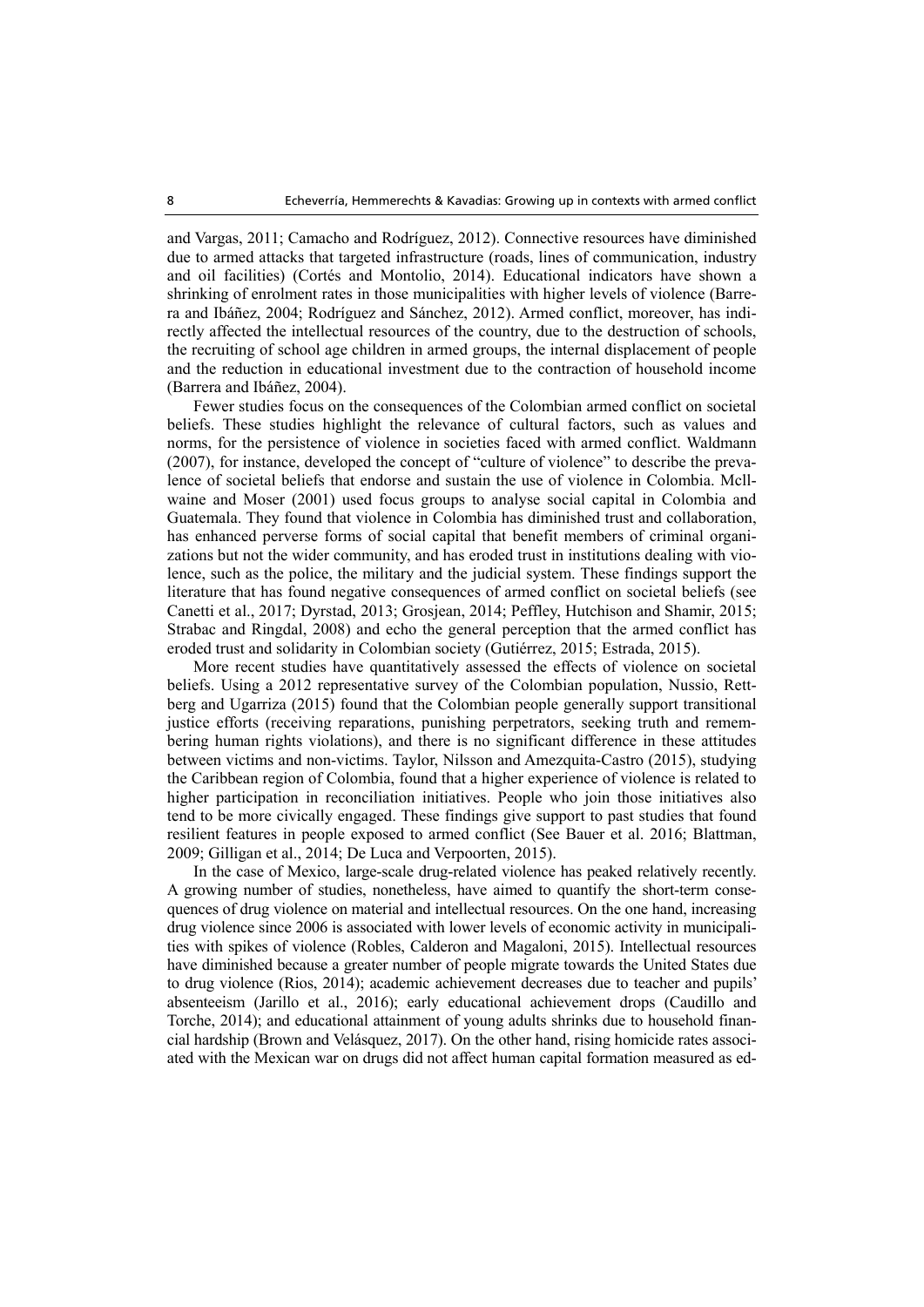## Political Socialization Theory, Research, and Application

History and Analysis of Forty Years of the Research Committee on Political Socialization and Education of the International Political Science Association: 1979-2019

## *Henk Dekker a,1 , Daniel B. Germanb , and Christ'l De Landtsheer<sup>c</sup>*

<sup>a</sup> Leiden University, Leiden, The Netherlands

<sup>b</sup> Appalachian State University, Boone, North Carolina, United States of America c University of Antwerp, Belgium

### **Abstract:**

The Research Committee on Political Socialization and Education of the International Political Science Association celebrated its 40th anniversary in 2019. The RC was recognized by IPSA in 1979 following a solid and successful pioneering phase in the 1960s and '70s. The RC flourished with a full board during 40 years, more than fifty RCPSE panels at IPSA World Congresses, more than thirty RCPSE conferences in thirteen countries, more than 60 RCPSE sponsored books, and its RCPSE journal during 27 years. Research highlights include four international comparative political socialization studies and several political socialization panel studies. For more than thirty different political orientations and behaviours it has been investigated whether political socialization contributes to the explanation of the variance therein. Research focused on eight political socialisation agents and about thirty specific political socializers in these domains. Forty years of research has yielded a lot of insights and an auspicious theory development. Some topics deserve much more attention than they have received so far while new political, economic and social developments require a retest of what was discovered about political socialization in the past and a study of the many new ways, forms and contents of political socialization at the present time and in the future.

### Introduction

j

Researchers of political education and socialization have been meeting, cooperating and supporting each other in the last forty years in, first, the Research Committee on Political Education (RCPE) and later in the Research Committee on Political Socialization and Education (RCPSE) of the International Political Science Association (IPSA). This Research Committee is a professional network and brings together political scientists, political educationalists and political psychologists from all over the world. It aims to advance the study of political education and socialization by encouraging and facilitating research, es-

1 Corresponding author: Henk Dekker Professor emeritus of Political Socialization and Integration of Leiden University, The Netherlands. Email: dekkerh@fsw.leidenuniv.nl.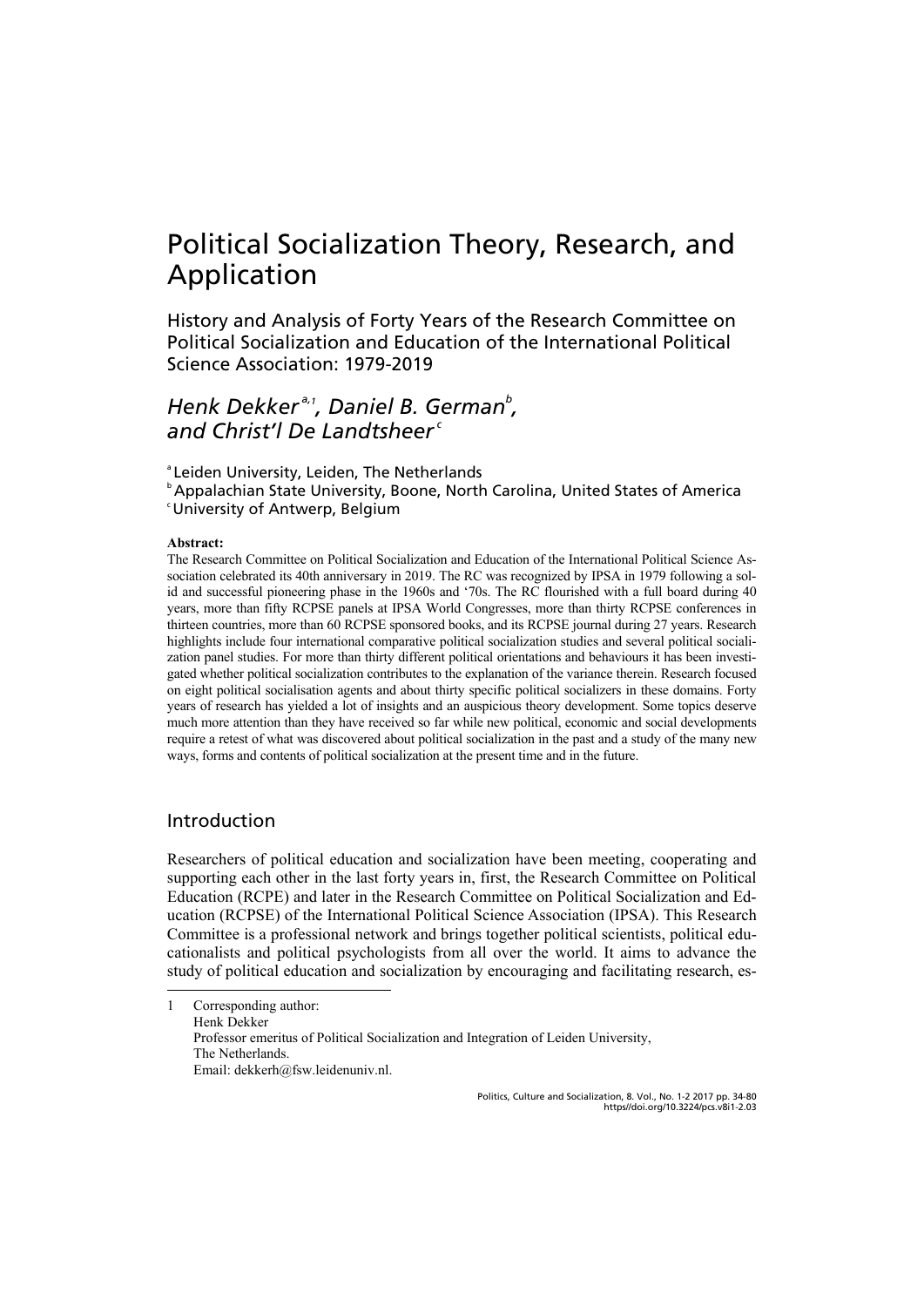pecially cross-national studies, disseminating relevant information at international congresses and conferences, publishing scholarly research, and by providing a framework and platform for co-operation between individuals and organisations involved in research and teaching on political education and socialisation. On the occasion of the 40th birthday we present in this article a short history of the RCPE and the RCPSE in factual data, intended as a birthday present for scholars in countries where research into political socialization has recently begun and for new generations of young researchers worldwide who want to build on what others have already discovered. The topics are Run-up, foundation and recognition; Organization; Panels; Conferences; Books; Journals; Highlights; Statesof-the-art; and Looking from the past to the present.

### Run-up, foundation and recognition

Political education and socialization has long fascinated thinkers and researchers. Confucius' (551-479 BC) writings on proper education were engraved in stone. Plato and Aristotle already wrote about it (around 430 BC). Rousseau (1792) proposed a theory of education. Dewey (1916), Adorno, Frenkel-Brunswik, Levinson, and Nevitt Sanford (1950) and Piaget (1951) have supplied us with important concepts, methods, and models. Hyman has put the concept of 'political socialization' as such on the scientific agenda with his landmark book '*Political Socialization: A Study in the Psychology of Political Behaviour*' (1959, Glencoe, Ill.: Free Press). To the first luminaries in the 1960s and 70s belong: Lipset (1960), Campbell, Converse, Miller and Stokes (1960), Almond and Verba (1963), Greenstein (1965), Sigel (ed., 1965, 1970), Easton and Dennis (1969), Dennis (1973), Searing (1973), Jennings (1974), Niemi (1973, 1977), Stacey (1977), Dawson, Prewitt, and Dawson (1977), Lasswell (1977) and Renshon (1977) (German 2011).

The driving force behind the birth of the Study Group and later the Research Committee on Political Education has been Artur Bodnar from the University of Warsaw, Poland. He started to pave the path in 1973 at the 8th World Congress of the International Political Science Association (IPSA) in Montreal in a series of ad hoc panels, and at an international conference in Bloomington, Indiana (IN), United States of America (U.S.A.) in 1975. IPSA recognized the Study Group on Political Education as its  $9<sup>th</sup>$  Study Group in 1976 at the Council Meeting at the Xth IPSA World Congress in Edinburgh, Scotland. Following the recognition as a Study Group in 1976, Artur Bodnar co-organized an international conference in Tützing in the Federal Republic of Germany (1977) and an international conference in Jaszowiec, Poland, in 1979 with about forty participants from Poland, Bulgaria, Czechoslovakia, Rumania, the Union of Soviet Socialist Republics (USSR), The Netherlands, the Federal Republic of Germany, and the U.S.A., who presented thirteen papers and three communiques. Bodnar also organized a panel on Political Education at the 10th IPSA World Congress in Moscow, 12-18 August 1979. Five papers were presented from Austria, The Netherlands, Rumania, the USSR and the U.S.A. It was during this Congress, on 18 August 1979, that the IPSA Executive Committee granted the research group its new status as Research Committee. The Research Committee on Political Education (RCPE) became IPSA's  $21<sup>st</sup>$  Research Committee (IPSA, 1999). Bodnar was elected as Chairman of the Executive Board at a meeting in Salzburg, Austria in October 1979,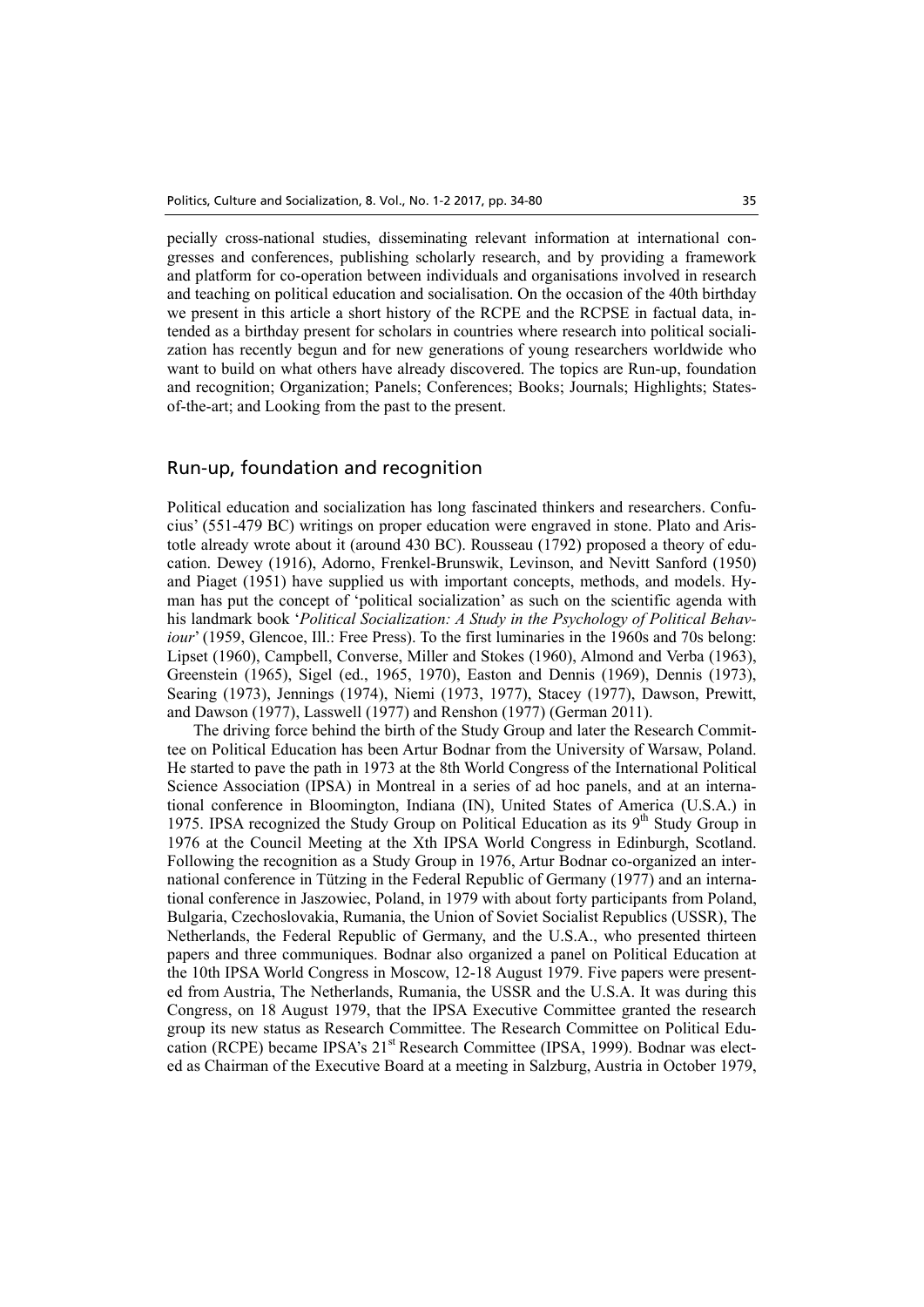together with eleven board members (reported in *Participation, Newsletter of the International Political Science Association*, 4: 3, October 1980) and continued to serve the Research Committee as Chairman until the IPSA World Congress in Paris 1985. Papers of the conferences in Jaszowiec and Moscow were published in Bodnar and Göhring (1982).

In the 1990s, the members changed the name into Research Committee on Political Socialization and Education (RCPSE) to express that their research also focused on political learning outside the school, and not only on cognitions but also on affections and behaviours. In 2003, the Research Committee entered into a cooperative arrangement with another IPSA Research Committee, RC29 Psycho-politics (with Ofer Feldman and Paul Dekker), which renamed itself in 2016 into RC29 Political Psychology. Since 2003 the two RC's have been working together in conferences and publications. Both RC's frequently report about their activities to IPSA and every 6 years IPSA review their results (IPSA, 2018).

### Organization

The organizational structure of the RC includes Members, Business Meetings for members, and an Executive Board. Membership of the RC is open to all individual members of IPSA and to all members of national associations affiliated to IPSA as collective members. Business Meetings for members of the RC21 are regularly held during IPSA World Congresses and RC21 Round Table Conferences, corresponding to IPSA regulations. Members discuss past activities, decide upon future activities, and elect the Executive Board and the Chairperson. The reports of the Business Meetings are published in the RCPSE Newsletter, send to the members, and posted on the website.

The Executive Board of the RC organizes, among others, the Panels at the IPSA World Congresses, the RC Round Table Conferences, and the Business Meetings for members. The Board members, including the Chairperson, are elected at Business Meetings. The RC has had a full board during 40 years. The members of the first complete Executive Committee, elected at a meeting in Salzburg in October 1979, were Artur Bodnar (Poland; Chairperson), Suna Kili (Turkey; Vice-Chairperson), Walter Göhring (Austria; Vice-Chairperson), Willem Langeveld (The Netherlands; Vice-Chairperson), Gunnel Gustafsson (Sweden; Scientific Secretary), Ryszard Zelichowski (Poland; Organizational Secretary), Theophilus D. Odetola (Nigeria), Vladimir Kazimirtschuk (USSR), Harry Proß (West Berlin), Wlodzimierz Knobelsdorf (Poland), Bernhard Claußen (Federal Republic of Germany), Karl-Heinz Röder (German Democratic Republic) and Richard M. Merelman (U.S.A.). Chairpersons came from 6 different countries: U.S.A (2), Poland (2), and Germany, Belgium, The Netherlands, and China. Chairpersons have been so far: Artur Bodnar (Centralny Ośrodek Metodyczny Studiów Nauk PolitycznychUniwersytet Warszawski, Warsaw, Poland, for the years 1979-1985), Bernhard Claußen (University of Hamburg, Federal Republic of Germany, for the years 1986-1992), Russell F. Farnen (University of Connecticut, U.S.A., for the years 1992-1997); Henk Dekker (Leiden University, The Netherlands, for the years 1997-1999), Daniel B. German (Appalachian State University, Boone, U.S.A., for the years 1999-2007), Christ'l De Landtsheer (University of Antwerp, Belgium, for the years 2007-2013), Maria Marczewska-Rytko (Maria Curie-Skłoddowska University, Lublin, Poland, for the years 2013-2018), and Yingfa Song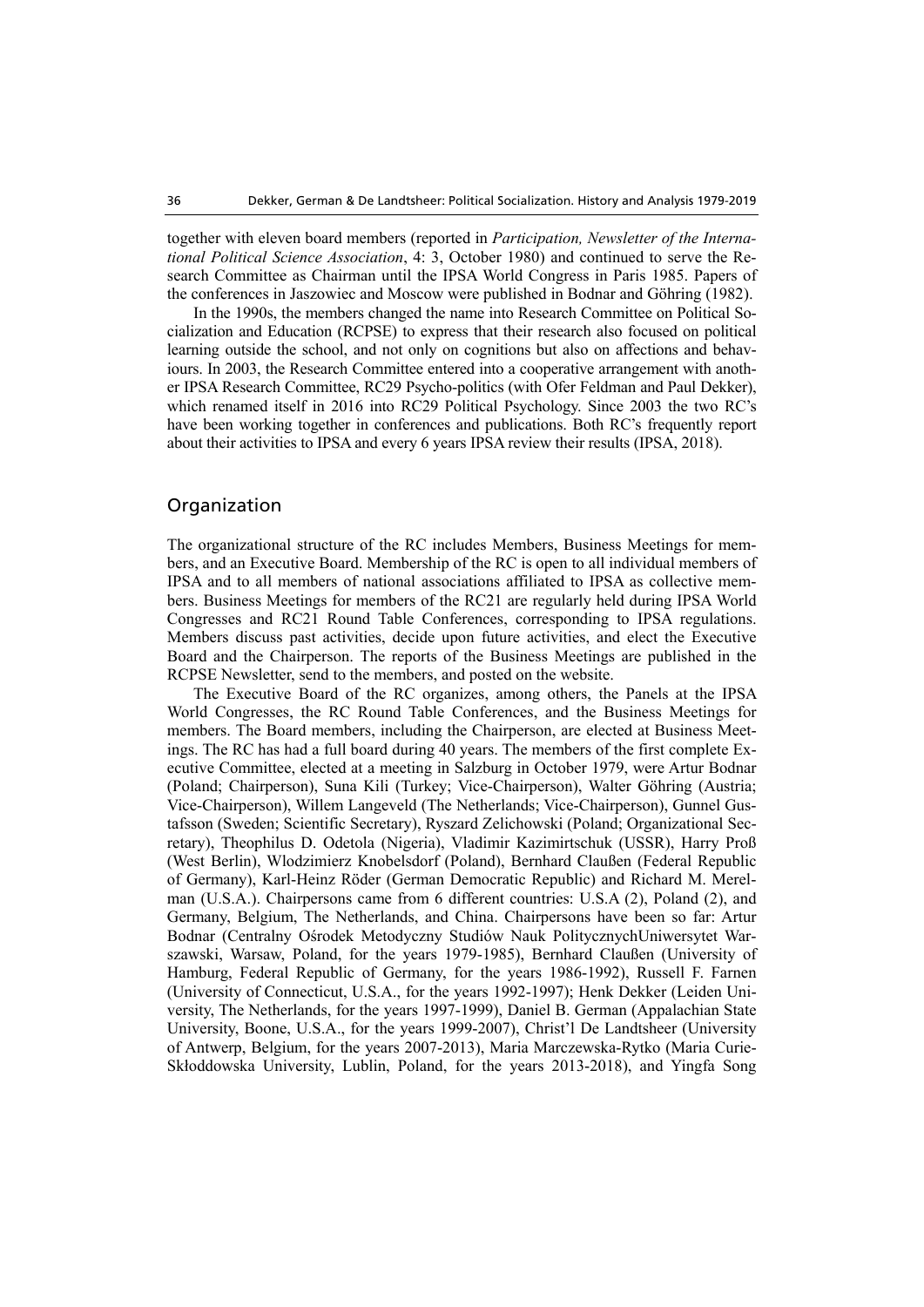(China University of Mining and Technology, Xuzhou, P. R. China, since 2018). Within the RC also various informal cross-cultural and cross-institutional research groups were and are active. These groups meet and report about their work also during the IPSA World Congresses and the RC Round Table Conferences.

For internal communication with and between the members the RCPE published a RCPE Bulletin between 1980 and 1992, an average of two issues per year (including reports, calls for papers, announcements, book reviews, scientific articles, orbituaries, etc.). The editor was Ryszard Zelichowski from Poland, 1980-1984, and Bernhard Claußen from Germany, 1985-1992. Since 1992, several RCPSE Newsletters have been published and edited by changing members of the Executive Board. The RC21 websites www.ipsa. Org/page/rc21-political-sozialization-and-education, and www.politicalsocialization.org have been set up by Christ'l De Landtsheer and Lieuwe Kalkhoven and continued by Oleksyy Polegkyy and Ganna Diedkova, all from University of Antwerp with IPSA grants.

Certificates of Achievement for outstanding contributions to the RCPE/RCPSE have been awarded to Bernhard Claußen in 1999 (affiliated to IPSA and some of its Study Groups or Research Committees since 1980, paper giver and discussant, organizer of Panels and Conferences, editor and fund raiser as a member of the Executive Board of RC 21, 1980-1997, Chairman, 1985-1992, Co-Chairman 1992-1997), Henk Dekker 18 May 1999 (for his outstanding contribution as Chair of the IPSA/RCPSE), and Heinz Sünker in 2001 (for his scholarly and administrative excellence). At the retirement in 2008 of Dan German, former President of RC21 and still active as Vice-President, his university – Appalachian State University – instituted the 'Dr. Daniel B. German Eminent Professorship in Political Science and Criminal Justice' to honor Dr. German's 36 years of service to the students of Appalachian State University (McMahon 2008).

#### Panels

The RCPSE organizes one or more Panels at the IPSA World Congress which takes place every three years and since 2014 every two years. The first panel was in 1979 at the XI World Congress, August 12-18, 1979 in Moscow, USSR; the IPSA Study Group 9 Political Education organized a panel about 'Political Socialization'. The Convenor was, as we reported earlier, Artur Bodnar of the Centralny Osrodek Metodydzny, Studiow Nauk Politycznych, Warsawa, Poland. We counted 15 congresses and 53 panels.

*Overview 1: IPSA World Congresses and RCPSE Panels at these congresses 1979-2018* 

- ‒ XI IPSA World Congress in Moscow, 1979; Panel: Political Education: Political Socialization.
- ‒ XII IPSA World Congress in Rio de Janeiro, 1982; Panels: New Approaches to Political Socialization and Political Education
- ‒ XIII IPSA World Congress in Paris, 1985; Panels: Changing Structures of Political Power and Political Education; and Political Socialization through Mass Media
- ‒ XIV IPSA World Congress in Washington, D.C., 1988: Panels: Political Education Research as a Topic of Global Political Science; Perspectives of Globalization and Internationalization of Political Education and Political Socialization; Comparative Political Education Research: Aspects of Cross-Cultural Studies; and Political Socialization for Citizenship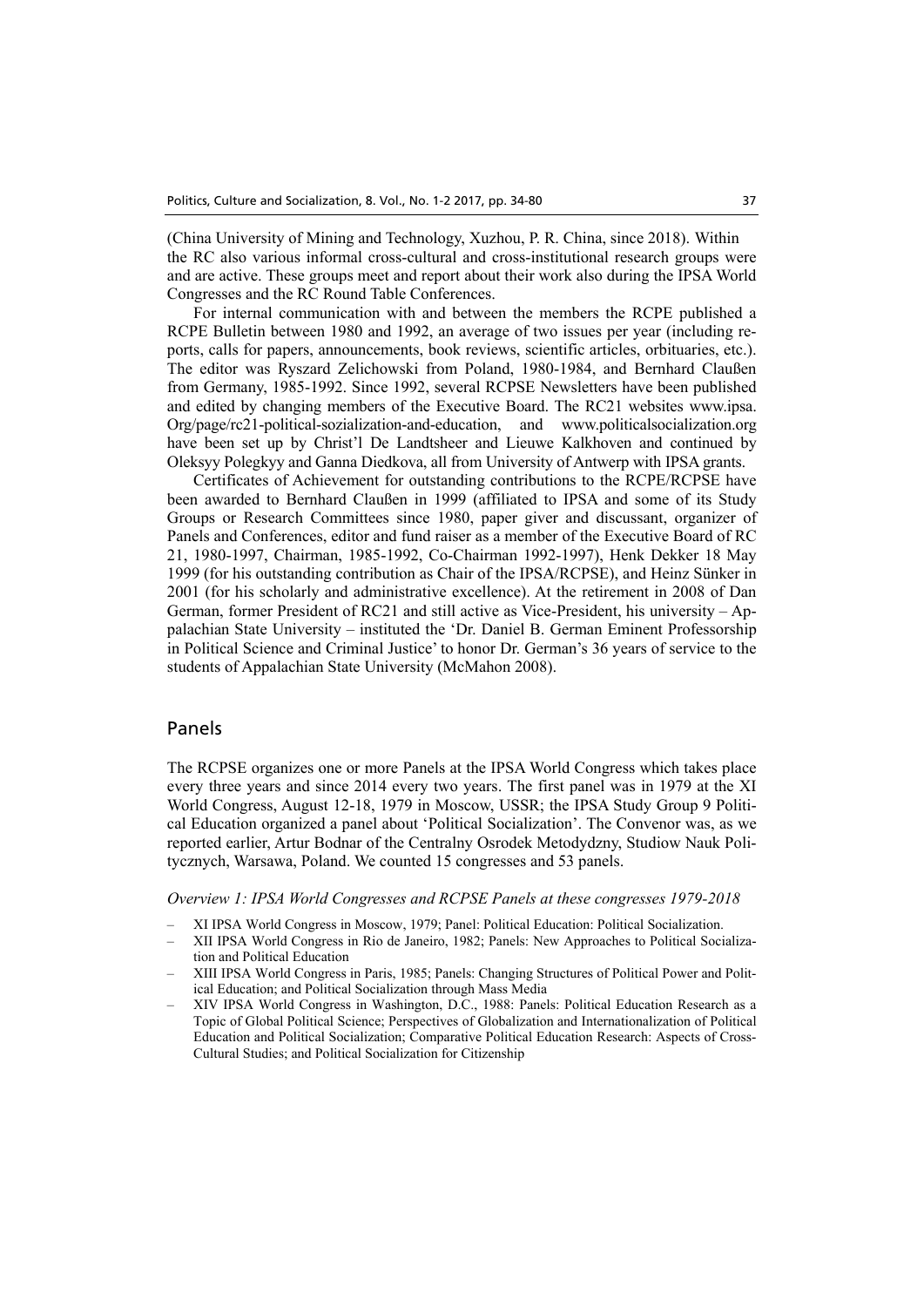## Political socialization in a failed democracy: Civic education in Thailand

## *Murray Print*

University of Sydney, Australia<sup>1</sup>

#### **Abstract:**

|<br>|

In 1932 Thailand became a constitutional democracy with a traditional monarchy. Since then the country has experienced twelve 'successful' military coups d' etat to make it one of the most coup prone nations in the world and an unstable democracy. This paper analyses an opportunity for schools in Thailand to contribute significantly to the political socialization of young Thais as a means to address the persistent failure of the country's democratic procedures. Non-school factors, such as authoritarian family characteristics, may negate school attempts to instill democratic behavior. Although civic education in Thai schools appears to have largely failed, the Democratic Citizenship Education Curriculum Project, developed by, with and for Thais, provides schools and teachers with the opportunity to develop democratic citizens through the school socialization process.

**Keywords:** political socialization, democracy, democratic citizenship education

*"Democracy has to be born anew every generation, and education is its midwife." (John Dewey)* 

Since 1932, when a constitutional democracy based on a traditional monarch was proclaimed, there have been 12 "successful" military coups d'etat and 7 "unsuccessful" ones, making Thailand one of the world's most military coup-prone nations and a failed democracy. However, democracy is not a natural condition. It has to be learned. And where, how much, when, and in what ways it is learnt helps determine a person's understanding and practice of democracy. In Thailand, like most countries, civic learning and civic action opportunities within school contexts are intended to promote the development of active and informed democratic citizens. Yet the evidence suggests that this is not the case in Thai schools.

This paper asks how school education, especially civic education, can contribute to the political socialization of young Thais in order to strengthen democracy in Thailand. It reports on a unique project in political socialization in a failed democracy to build a base

Corresponding author: Murray Print Sydney School of Education and Social Work, University of Sydney, Australia Email: murray.print@sydney.edu.au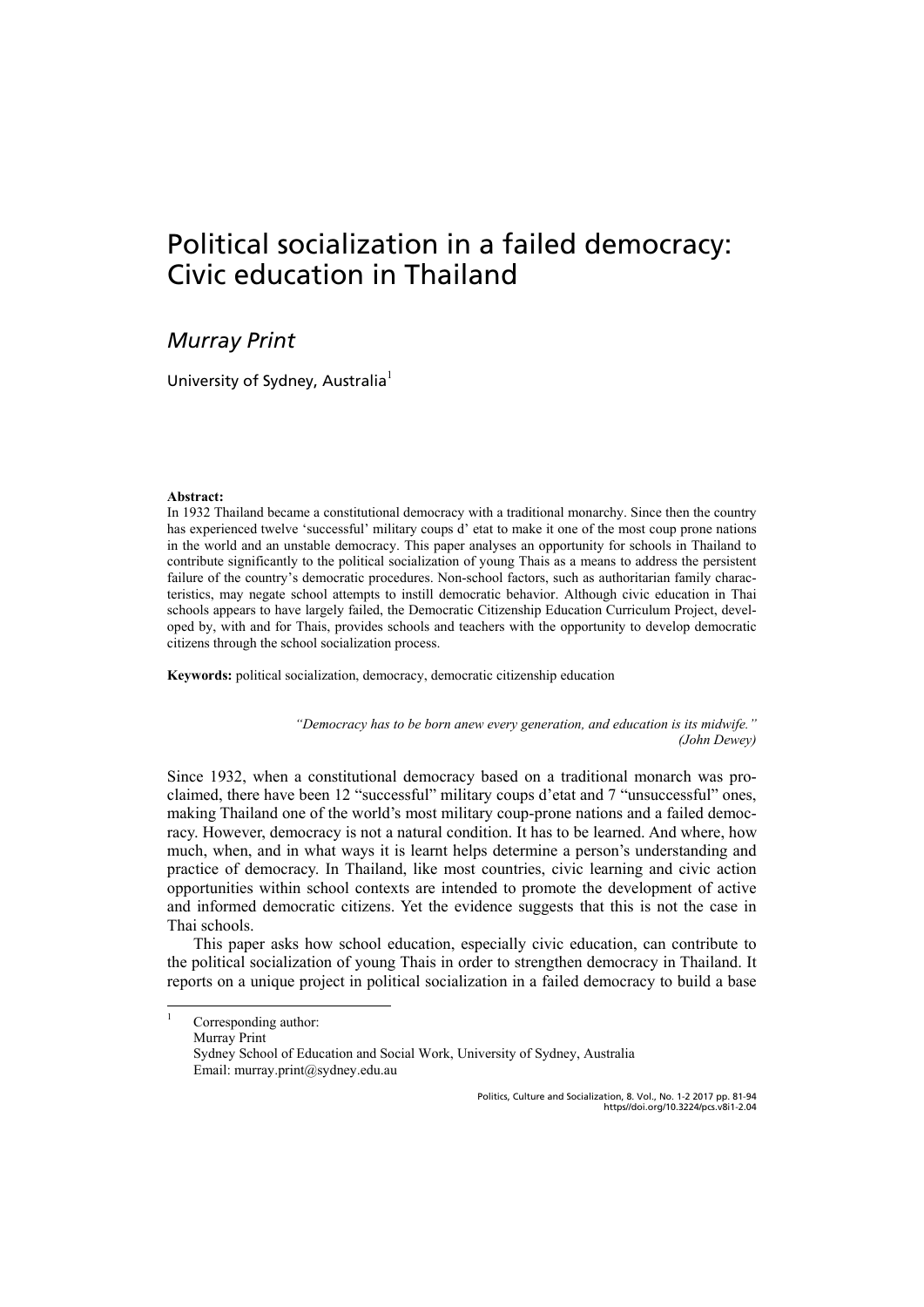for political and democratic stability through creating an educational program that counters decades of political instability and military intervention. Specifically in the context of the Thai Democratic Citizenship Education Curriculum Project the paper addresses the question – How can Thai schools contribute to the political socialization process of building citizens when democracy is more than a form of government but a way of life?

A century ago, John Dewey cogently argued for schools to serve as a key source for learning about democracy (Dewey, 1916):

"[…] a government resting upon popular suffrage cannot be successful unless those who elect and who obey their governors are educated. Since a democratic society repudiates the principle of external authority, it must find a substitute in voluntary disposition and interest; these can be created only by education. But [… a] democracy is more than a form of government; it is primarily a mode of associated living, of conjoint communicated experience." (p.67)

By the standards of many Asian countries Thailand is a relatively wealthy nation with stable banks, internationally owned modern factories, a flourishing tourism industry, a growing, educated middle class and other typical markers of a successful democracy. With schools structured as Dewey suggests, supported by a school curriculum encouraging learning about democracy, Thailand should be a relatively stable constitutional democracy. Yet Thailand has had so many coups in its modern history that its democracy is anything but "successful" or stable. After the latest military coup of May, 2014, some four years on the junta is still in charge with a drawn out, multiple delayed, proposed election date aimed for February, 2019 and held on March 24.

### Political socialization to stabilize Thai democracy

Thailand is in a political transition with the military government, from yet another coup, moving slowly towards an unclear form of "democracy". A stable democracy is one where governments continue or change without coups d'etat and where informed and active citizens follow democratic processes and practices (Crick, 1998; Harber & Mncube, 2012; Macedo, 2005; Pasek, Feldman, Romer, & Jamieson, 2008). It is clear that the people of Thailand are not confident with their understanding and practice of stable democracy, a feature of Thai society for some time (Chachavalpongpun, 2014; Farrelly, 2013; Pitiyanuwat & Sujiva, 2005). To address this situation in the medium to long term, and to build a base for a stable democracy young Thais need to understand, value and practice democracy, a situation common to many democracies but more so to Thailand due to its fundamental political instability.

Thailand could be described as an on-going failed democracy, failing not because of a lack of desire and need for democracy but because it has been the subject of multiple military coups, frequently designed to protect the power of elites (Chachavalpongpun, 2014) or what Farrelly terms the "distinctive elite coup culture" (2013, p. 281). On average since 1932 Thailand has experienced a coup every four years given the 12 "successful" and 7 "unsuccessful" coups (Chachavalpongpun, 2014; Farrelly, 2013). The reasons for these coups are complex and multifaceted, but there is a fundamental persistence in Thai society that democracy is not valued as highly as in more successful democracies (Chacha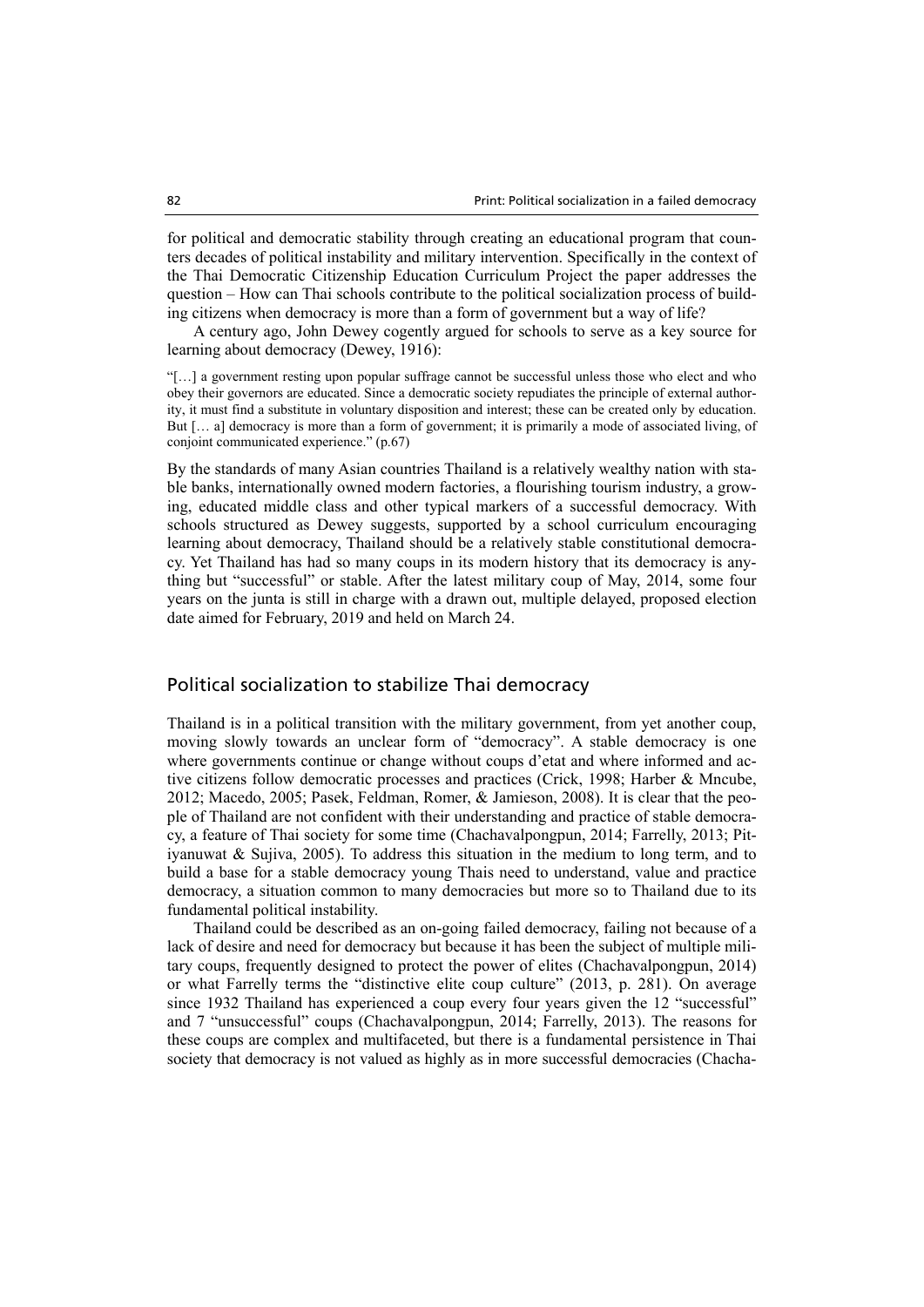valpongpun, 2014). Farrelly, (2013), for example, claims that "Put simply, the behaviour of senior members of Thailand's armed forces, at repeated intervals over many years, suggests engrained anxiety about the quality and power of democratic institutions, and particularly the elected politicians who control them" (p. 289)

Thailand as an unstable democracy suggests, among other explanations, that Thai schooling has not successfully transmitted modern democratic values and knowledge to all its citizens (Pitiyanuwat & Sujiva, 2005) in ways found more readily evident in other democracies. One possible explanation for Thailand's democratic instability may be found in the 2009 International Civics and Citizenship Study (ICCS) which showed Thai student democratic knowledge, skills and attitudes as well below international averages and amongst the lowest in Asia (Fraillon, et al., 2012).

This finding may be supported by case study research on civic and citizenship learning for democracy in Thailand that concluded that "It is evident that despite what the Thai education reform has been calling for, daily routines and enforcement of school rules in Thai schools tend to promote conservative values and priorities which have been maintained for decades." (Boontinand & Petcharamesree, 2017, p. 48)

In preparing the next generation of democratic citizens international research has identified positive links between learning and practicing democracy through Civics and Citizenship Education (CCE) and more democratic citizens (Galston, 2004; Henderson & Tudball, 2016; Kahne & Sporte, 2009; Niemi & Junn, 1998; Reichert & Print, 2016; Saha & Print, 2010) who contribute to more stable democracies. From this base Thai educators can enhance Thai democracy by educating the next generations of young Thais about democratic practice.

#### Civic and citizenship education in schools

School can play a significant role in the political socialization process whereby young people learn to value and practice democracy, especially through the study of civics and citizenship education (Pasek, et al., 2008, Print, 2007b, 2009b). Specifically, Pasek et al. (2008) found that civic education contributed to sustained democratic participation by youth and the more courses of civic education taken the more sustained. In a significant study on student civic learning opportunities in schools Kahne and Sporte (2008) found that the overall measure of classroom civic learning opportunities (with an effect size of .41) was highly efficacious in fostering student commitment to civic and democratic participation, a result that resonates with related studies (Galston, 2004; Niemi & Junn, 1998; Saha & Print, 2010). In an Asian context, Lee argued (2003, 2004), reinforced by Print (2017) to achieve these outcomes teachers and students need learning opportunities provided through a well-conceptualized school CCE curriculum supported by well- prepared teachers.

While some refer to civics education (United States, Germany, Thailand), others refer to citizenship education (England) while in Australia and the ICCS we include both terms (ACARA, 2012, 2014; Henderson & Tudball, 2016; Schulz, et al., 2010). Although the terms are contested (Henderson & Tudball, 2016; Lee, 2003) and frequently overlap, the Australian Curriculum, which treats the terms in an integrated manner, refers to civics education as primarily concerned with learning about government, democracy and the law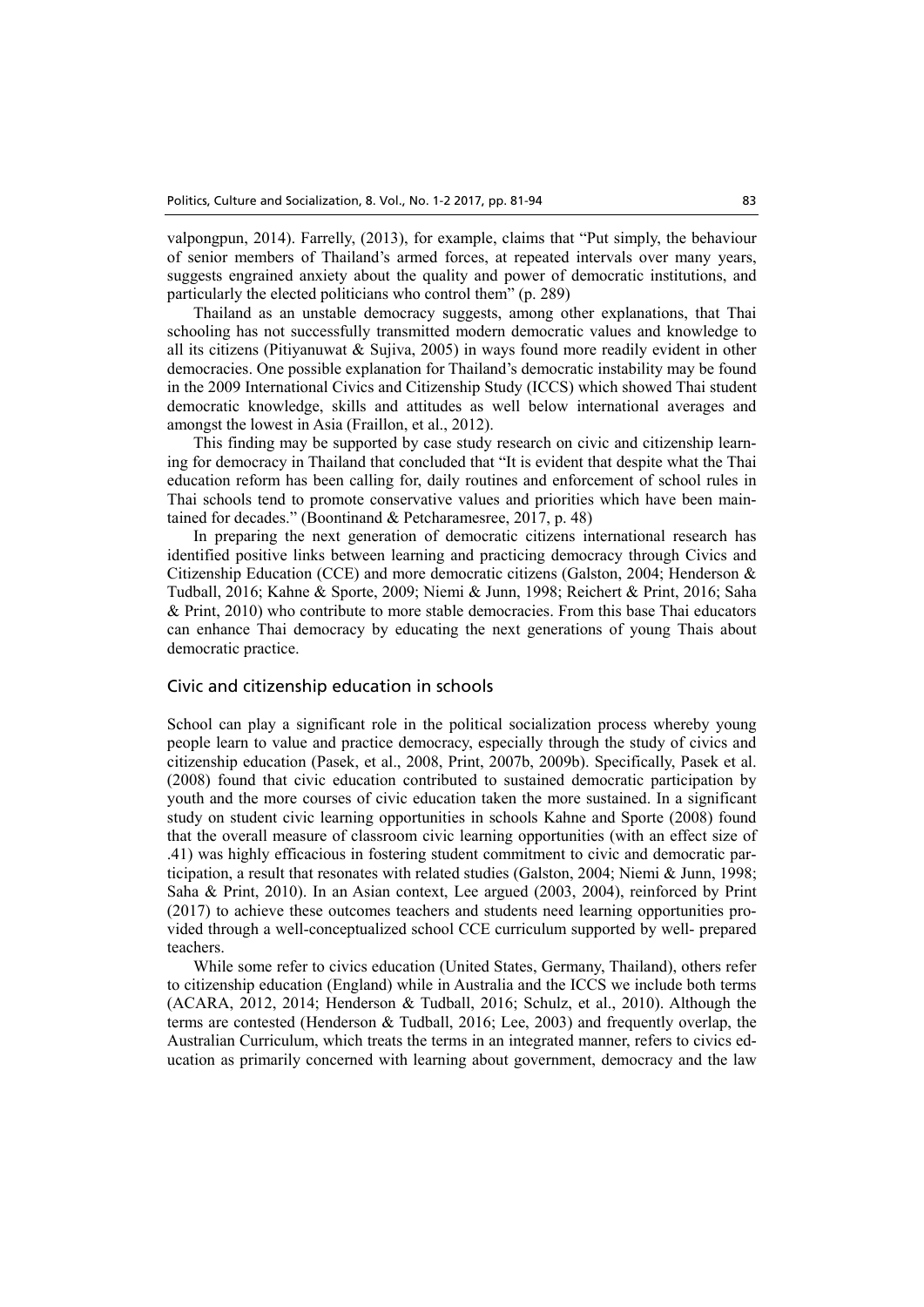## *Essay*

## Populism and the psychopolitics of morality

### *Lawrence R. Alschuler*

University of Ottawa, Canada<sup>4</sup>

#### **Abstract**:

Jung's theory of complexes sheds light on populists' identity as the "virtuous people" who are opposed to the "corrupt elites". Their complexes underlie three well-known populist attitudes. First is their antipluralism, their sense of moral superiority toward immigrants and minorities. Second, in reaction to the failures of neoliberalism, they experience moralistic relative deprivation regarding the "undeserving" underclasses that benefit from government hand-outs. And third, as native white Christians, their moral indignation stems from comparisons with ethnic workers in the same occupations earning the same pay. This psychopolitical analysis explains much of the populists' anger, frustration, and resentment.

**Keywords**: populism, morality, Jung, complexes, neoliberalism.

### Introduction

j

In a recent study of populism, Jan-Werner Müller ties populism to issues of morality no less than forty times. What he calls the "logic of populism" has a moralistic basis: "Populism, I suggest is a particular *moralistic imagination of politics*, a way of perceiving the political world that sets a morally pure and fully unified  $-$  but, I shall argue, ultimately fictional— people against elites who are deemed corrupt or in some other way morally inferior" (Müller, 2016, pp. 19-20). Populists not only oppose these elites but also oppose the downtrodden that fail to qualify as belonging to "the people". "Populists pit the pure, innocent, always hardworking people against a corrupt elite that do not really work (other than to further their self-interest) and, in right-wing populism, also against the very bottom of society (those who also do not really work and live like parasites off the work of others)" (Müller, 2016, p. 23). The explicit morality in these citations underlies the way populism (1) **excludes** from political representation those who are not the "authentic" people (anti-pluralism), (2) **challenges** economic doctrines whose benefits by-pass the

4 Corresponding author: Lawrence R. Alschuler Department of Political Science, University of Ottawa, Canada E-mail: laral@bluewin.ch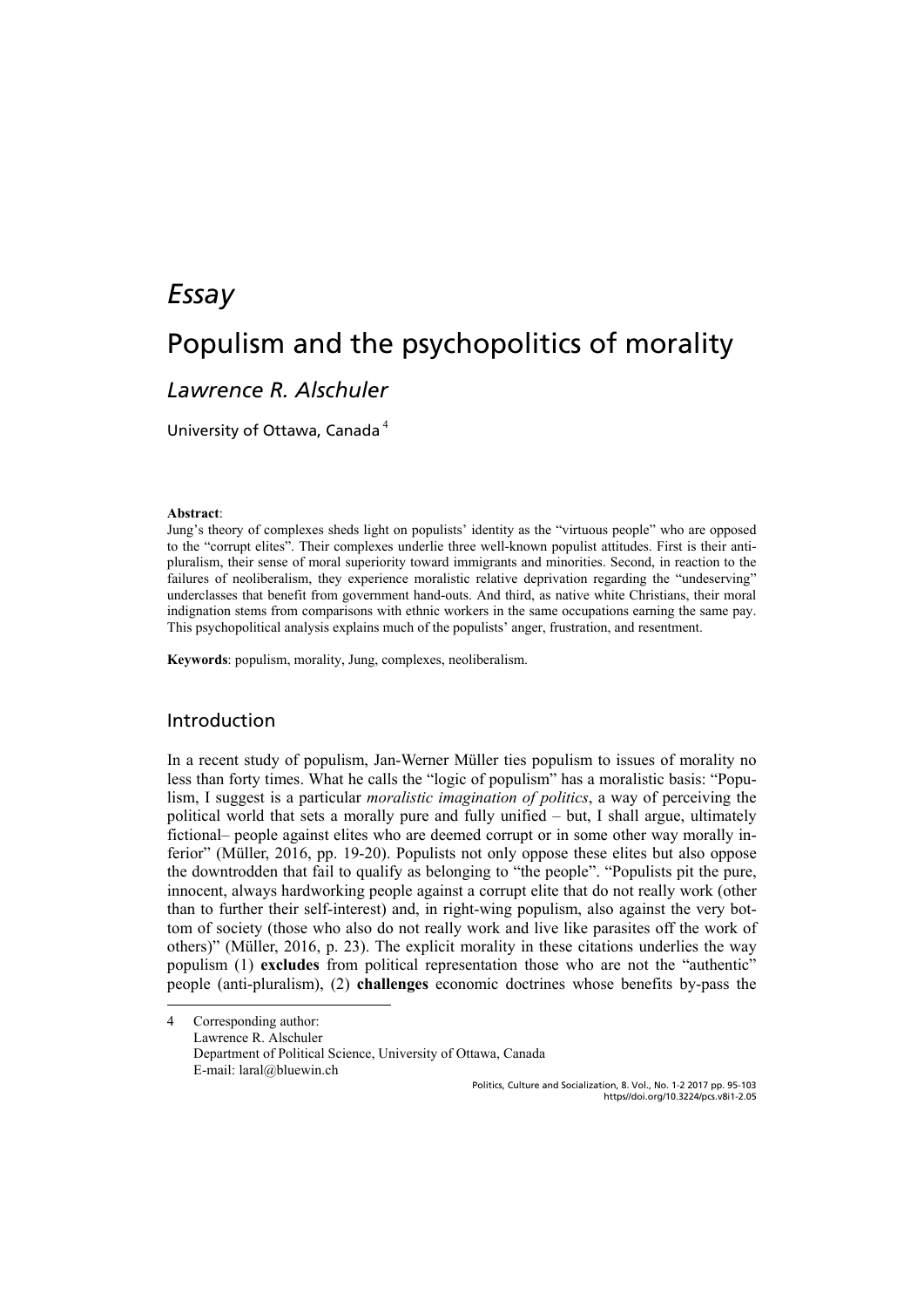"authentic people" (anti-neoliberalism), and (3) **justifies** certain material advantages of the "authentic people" at the expense of ethnic minorities (distributive justice). In this essay I apply the Jungian theory of complexes as a framework for the analysis of morality, a somewhat neglected dimension of populism (Alschuler, 2009a). When populists claim to be morally superior, they will undoubtedly generate in themselves what C.G. Jung (2014) called a "dark shadow". The brighter the ego's self-image, the darker the shadow, and greater the one-sidedness of the personality. John W. Perry (1970) reformulated Jung's ideas in a way that enables us to be more precise about how the populists' moral claims produce shadow projections on the populists' opponents. According to Perry, complexes are found in pairs, one of which is aligned with the ego and the other is repressed and projected onto an "Other". By saying that the first is aligned with the ego, Perry alludes to the "persona" or self-image. The second in the pair of complexes, the shadow, is largely incompatible with one's positive self-image. The mechanism of dissociation "removes" this dark side from consciousness and repression relegates it to the personal unconscious where it does not lie dormant. Rather, this complex is projected onto a suitable "Other" allowing for the possibility that the ego might recognize this as a projection and eventually retrieve it, contributing to the wholeness of the personality. This process, according to Jung, enables ego consciousness to grow and one-sidedness to diminish.

Perry further postulates an emotional relationship between the ego and the Other in a pair of complexes. For Perry the alignment of a complex with the ego creates an illusory ego that differs from the genuine ego (Perry, 1970, pp. 3-4). Similarly, the projection onto an Other creates an illusion that differs from the genuine Other. The illusory ego experiences an emotion toward the illusory Other within the pair of complexes, all differing from the genuine ego and genuine Other. The emotions most often expressed by the populist toward the Other are frustration, anger, and resentment (Mudde and Kaltwasser, 2017, pp. 47, 102, 103).

With this in mind, it is enlightening to consider how this pair of complexes (populists' moral superiority and inferiority of Others) governs populist beliefs about "the people", the political establishment, and the Others: immigrants and ethnic groups. Kaltwasser speaks of "interpreting reality through the lens of populism" (p. 101). Among these populist beliefs are the following:

| the people are virtuous, sovereign   | the elites are corrupt, unresponsive |
|--------------------------------------|--------------------------------------|
| the people are hard-working          | the Others are lazy                  |
| the people are worthy, neglected     | the Others are unworthy, pampered    |
| native-born people are marginalized  | immigrants are favored               |
| White supremacists are disadvantaged | ethnics are privileged               |
|                                      |                                      |

One could imagine how in the United States the historical memory of slavery and the extermination of indigenous people would weigh heavily on the conscience of God-fearing Christians. The dissociation of this memory and its repression into the unconscious would generate projections onto suitable "Others". Could this psychological sequence underlie the populists' adherence to a self-image of moral superiority?

The populists' claim to moral superiority may also produce fanaticism. Jung's insights about fanaticism may serve us as a guide (Alschuler, 2009b). Extreme beliefs, strongly held and defended, characterize fanaticism. When the populists believe that they are morally superior, they fall victim to psychic inflation, often resulting in the splitting off and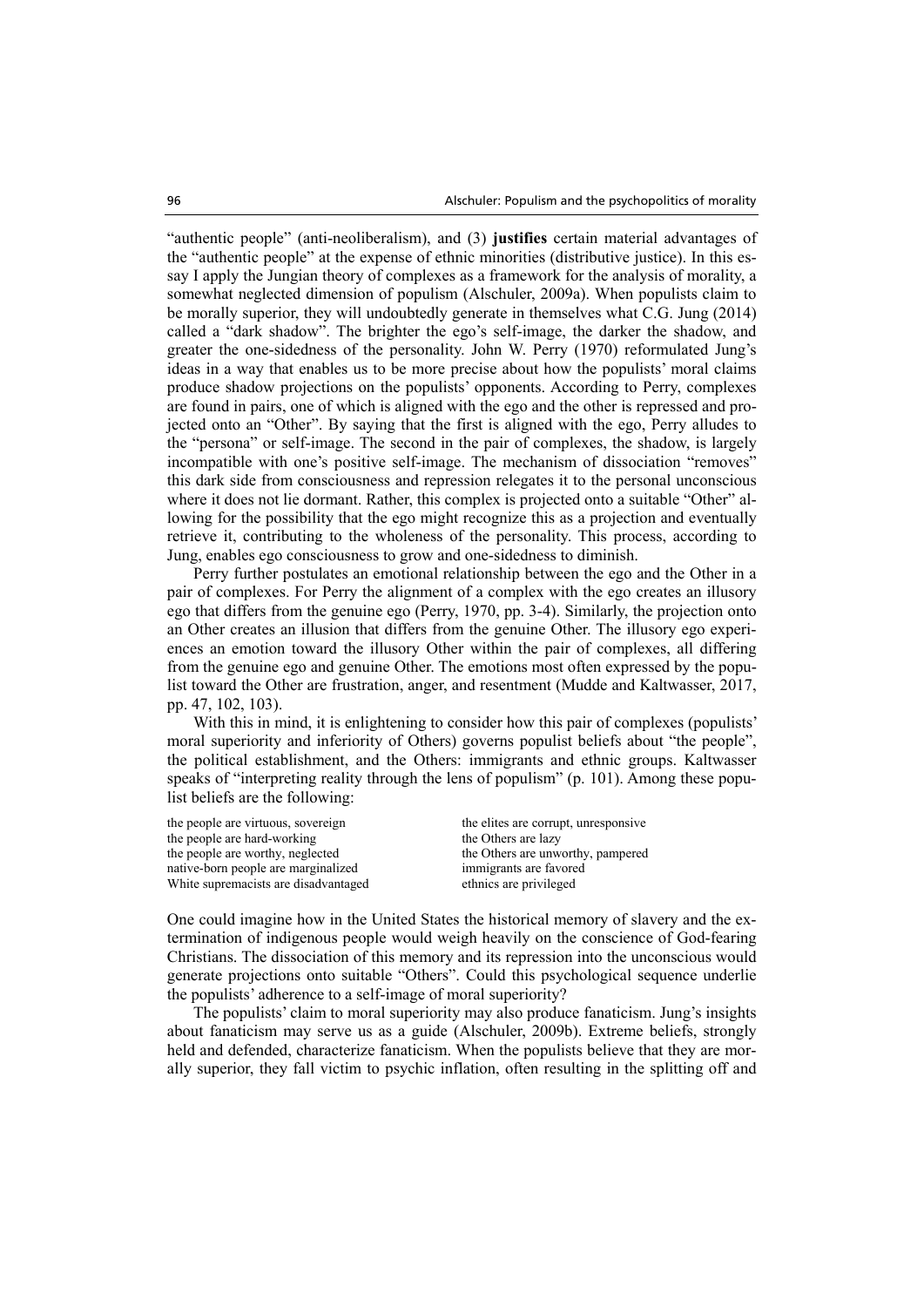## To Tweet or not to Tweet? An analysis of Twitter use during the 2014 Belgian elections

### *Stéphanie De Munter & Philippe De Vries*

University of Antwerp, Belgium<sup>1</sup>

#### **Abstract:**

Social media, and Twitter in particular, are playing an increasing role in the day-to-day activities of politicians (Weber Shandwick, 2014). Before the digital revolution, the relationship between the politician and the voter was intermediated by journalists and broadcast media. In contrast to traditional media, social media are presumed to enable politicians to engage directly with the electorate (Kruikemeier, Van Noort, Vliegenthart & De Vreese, 2015). In the last decade, there was a growing interest in the role of social media in election campaigns, triggered by Barack Obama's electoral presidential election victory in 2008 and more recently by Donald Trumps' triumph in 2016 (Rodriguez-Andres, 2018). The research presented in this article answers three main questions. First, who are the politicians using Twitter for campaigning purposes and what variables can predict Twitter use? Second, when do Belgian politicians use it and with which frequency? And third: do tweeting politicians perform better at the ballot box? The main findings reveal that a Flemish candidate has a higher probability of 18,7% to be present on Twitter compared to a candidate from the French community. Another important finding is that there is no significant association between the number of tweets and number of preferential votes, although a trend towards significance was observed for Flemish politicians.

**Keywords**: Twitter, social media, elections, Belgium, political communication

### Introduction

j

Over the past decade, the modernisation of politics has encouraged the use of social media in the context of perception politics and political impression management (De Landtsheer, De Vries & Vertessen, 2008). Political parties and candidates increasingly use the possibilities of social media in general and Twitter in particular to interact with the public (Vergeer, Hermans & Sams, 2013; Weber Shandwick, 2014). Not only because of their easy accessibility but also because of their direct and interactive character. Social media in general are extremely adequate for self-promotion directly to the public without any in-

<sup>1</sup> Corresponding author: Stéphanie De Munter Political Communication Research Unit, Department of Communication Studies, University of Antwerp, Belgium Email: stephanie.demunter@uantwerpen.be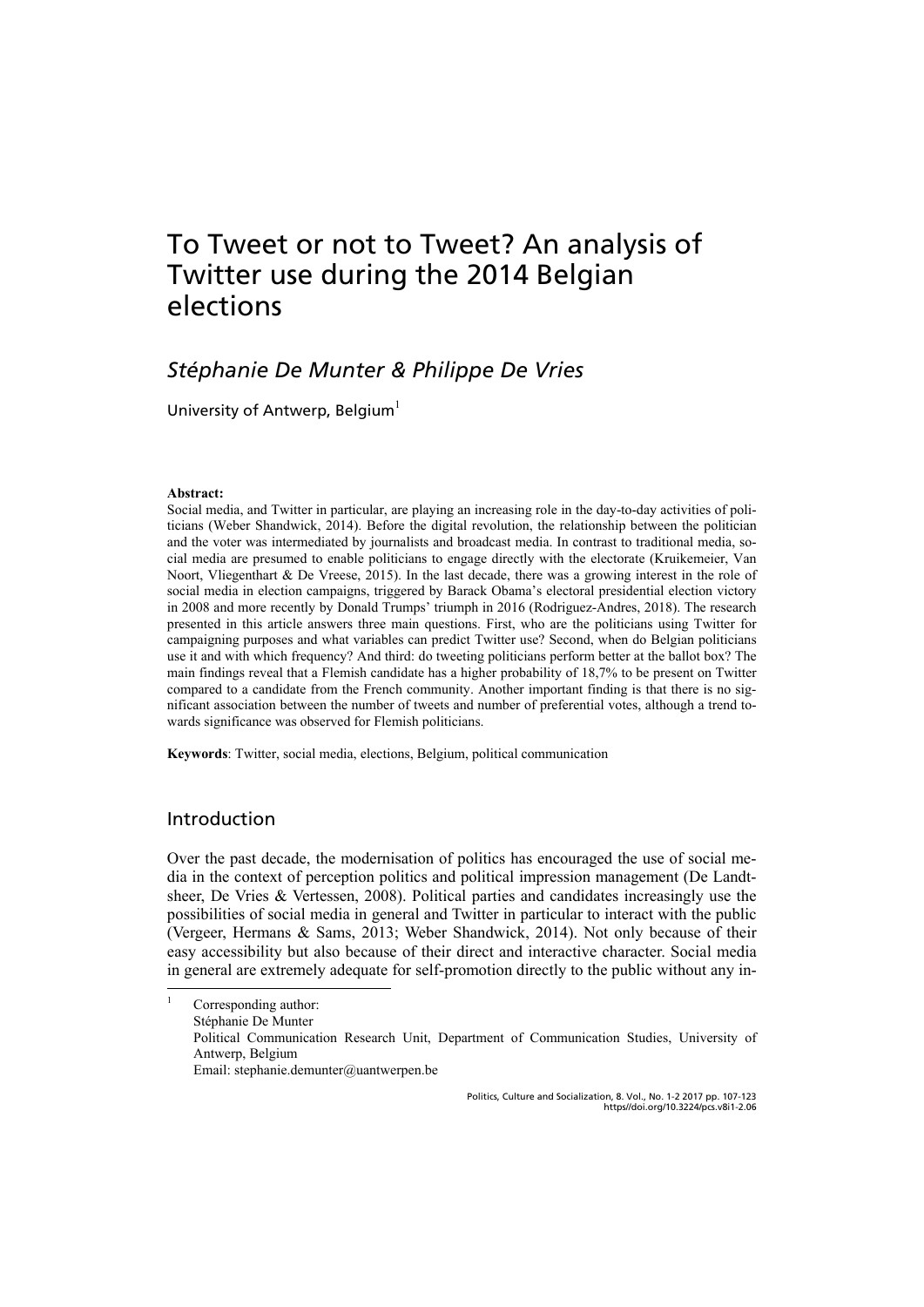tervention of the media. Through these channels, politicians can easily enter into a continuous conversation with the voter or the media (Kruikemeier, 2014).

Thus, a well-thought through combination of social media platforms, such as Twitter, Facebook, Instagram and YouTube, have become an essential facet of the campaign repertoire (Jacobs & Spierings, 2016). However, the strategy behind the use of digital tools appears to be building on case by case findings, rather than consistent theory formation. Consequently, there is a growing need for knowledge. Questions related to Twitter's role in election campaigns have – therefore – been studied extensively in recent years by researchers from various fields such as political marketing, political communication and computer science. A clear majority of the existing research is focused on the United States of America (Christensen, 2013; Hemphill, Otterbacher & Shapiro, 2013; Lassen & Brown, 2011; Rodriguez-Andres, 2018; Zhang, Seltzer & Bichard., 2013) and the United Kingdom (Adi, Erickson & Lilleker, 2014; Baxter & Marcella, 2012; Graham, Jackson & Broersma, 2014; Lilleker & Jackson, 2010). But this does not mean that there is not a wealth of information available for other countries across the globe such as Australia (Bruns & Highfield, 2013), Brasil (Gilmore, 2012), Israel (Aharony, 2012), the Netherlands (Kruikemeier, 2014; Vergeer, Hermans & Sams, 2011; Vergeer et al., 2013; Vergeer & Hermans, 2013), Italy (Vaccari et al., 2013), Pakistan (Ahmed & Skoric, 2014) or South Korea (Lee & Oh, 2012).

Many of these recent studies have focused on three different topics. Firstly, research examining what kind of parties and candidates tend to adopt Twitter. Secondly, an extensive amount of literature addresses questions on how parties and candidates use Twitter by analysing the technical features, such as the use of messages or retweets, or a content analysis of tweets. The third group of research contains effect studies trying to understand the effects of Twitter on the users consuming tweets. This article examines issues relating to the first and the third group of studies by answering the following questions: who are the politicians using Twitter during election campaigns, when do they use it and how frequent? And lastly but equally important, do Tweeting politicians perform better at the ballot box? The answers to these questions can play an important role in the digital strategy development in electoral campaigns for Belgian politicians. Recent studies in the Netherlands have demonstrated how online communication can lead to an increase of electoral engagement and possibly to an increase in preferential votes (Kruikemeier, 2014). Yet, very little is known about this topic within a Belgian context. In the seldom cases that Belgium has been used as a case study for Twitter, the authors focus on a different topic than the present article namely a network analysis of the conversation patterns on Twitter (D'Heer & Verdegem, 2014). The present study explores, for the first time, the effect of Twitter on preferential votes in both the Flemish and French speaking region of Belgium.

### Theoretical Framework

In recent years, social media have become an essential facet of political campaigning and numerous studies have been conducted on the topic (Agranoff & Tabin, 2011; Jacobs & Spierings, 2016). Only a few studies examine the underlying online communication strategies of politicians during campaign periods (Jackson & Lilleker, 2011). It is essential to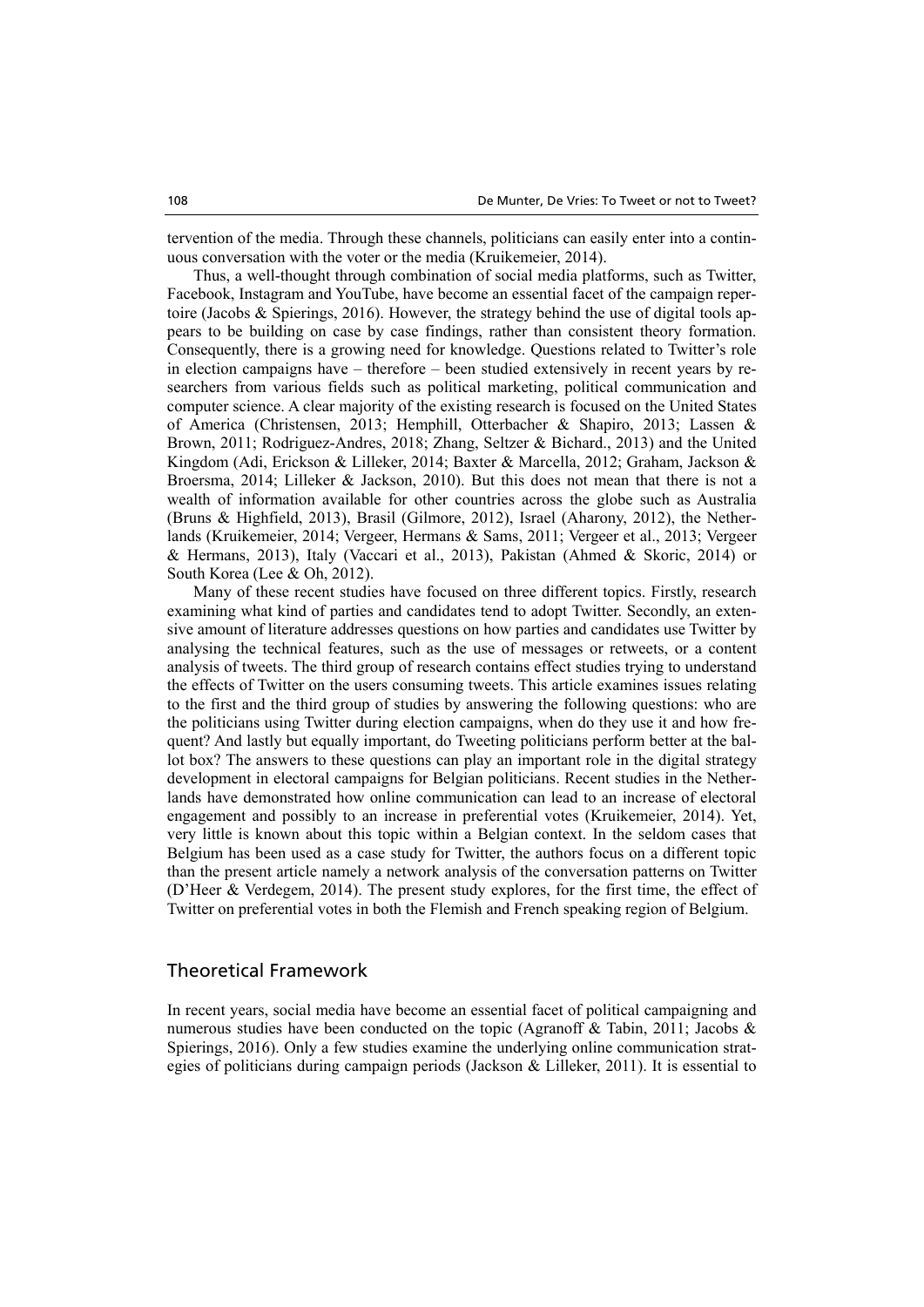get a better understanding of these different strategies because they have been proven crucial and potentially beneficiary on electoral outcome (Graham & al, 2014; Kruikemeier et al., 2015; Spierings & Jacobs, 2014). Therefore, we need a better understanding why social media is included in election campaigns around the world. Three decades ago, research already demonstrated that politicians having a website, received significantly higher number of votes compared to those without (D'Alessio, 1997). More recently, several authors have observed an association between cyber-campaigning and the number of votes a candidate receives (Gibson & Mcallister, 2011; Hansen & Kosiara-Pedersen, 2014; Koc-Michalska, Lilleker, Surowiec & Baranofski, 2014). Some studies even found a moderate but positive effect of Twitter use on preferential votes (Jacobs & Spierings, 2014; Spierings & Jacobs, 2014; Kruikemeier, 2014; Kruikemeier et al., 2015). Notwithstanding other authors, such as Park and Perry (2008) who are rather sceptical about a potential voter bonus. They are convinced that online campaigning will reach people that are already engaged in politics. According to these authors, online campaigning has the potential to promote other forms of political engagement, such as money donations. But this will not result directly in additional votes. Therefore, it is argued that in the case a significant difference would be found, it would be small (Kruikemeier et al., 2015).

#### Social presence theory

Because of its interactive character, Twitter facilitates two-way conversations between a candidate and his followers which resembles features of offline interpersonal communication. Via these personal and interactive messages, the candidate appears to be closer to the reader and is perceived as more 'present'. This interactive and personal use of messages by the candidate could lead to a feeling of closeness, an enhanced positive feeling towards the candidate followed by an increase of political involvement. The 'social presence theory' postulates that the 'social presence' of a politician, the feeling of closeness, could result in a higher intention to vote. Hence, politicians would benefit significantly when present on social media (Kruikemeier et al, 2015; Lee & Oh, 2012; Lee & Shin, 2012). However, being present online is not sufficient. The frequency of tweets (Spierings & Jacobs, 2014) and the level of personalized interaction with followers is essential in order to generate a small but significant effect on preferential votes (Kruikemeier et al., 2013). Therefore, Spierings and Jacobs (2014) conclude that politicians who do not update their social media account, also referred to as 'social zombies', do not generate any additional votes.

### Who uses Twitter and when?

A number of studies has examined what background features can predict Twitter use of political parties and candidates. These features will help to answer the second research question: what variables can predict Twitter use and who uses it today? Surprisingly, the general findings are quite consistent across various countries and election cycles. In general, the variables that might predict higher Twitter use are: incumbency, media attention, age, gender and party ideology. The overall conclusions are that candidates of wellestablished major parties, incumbent parties, and those with high budgets are more likely to include Twitter in their strategy (Jungherr, 2016). Additionally, it has been observed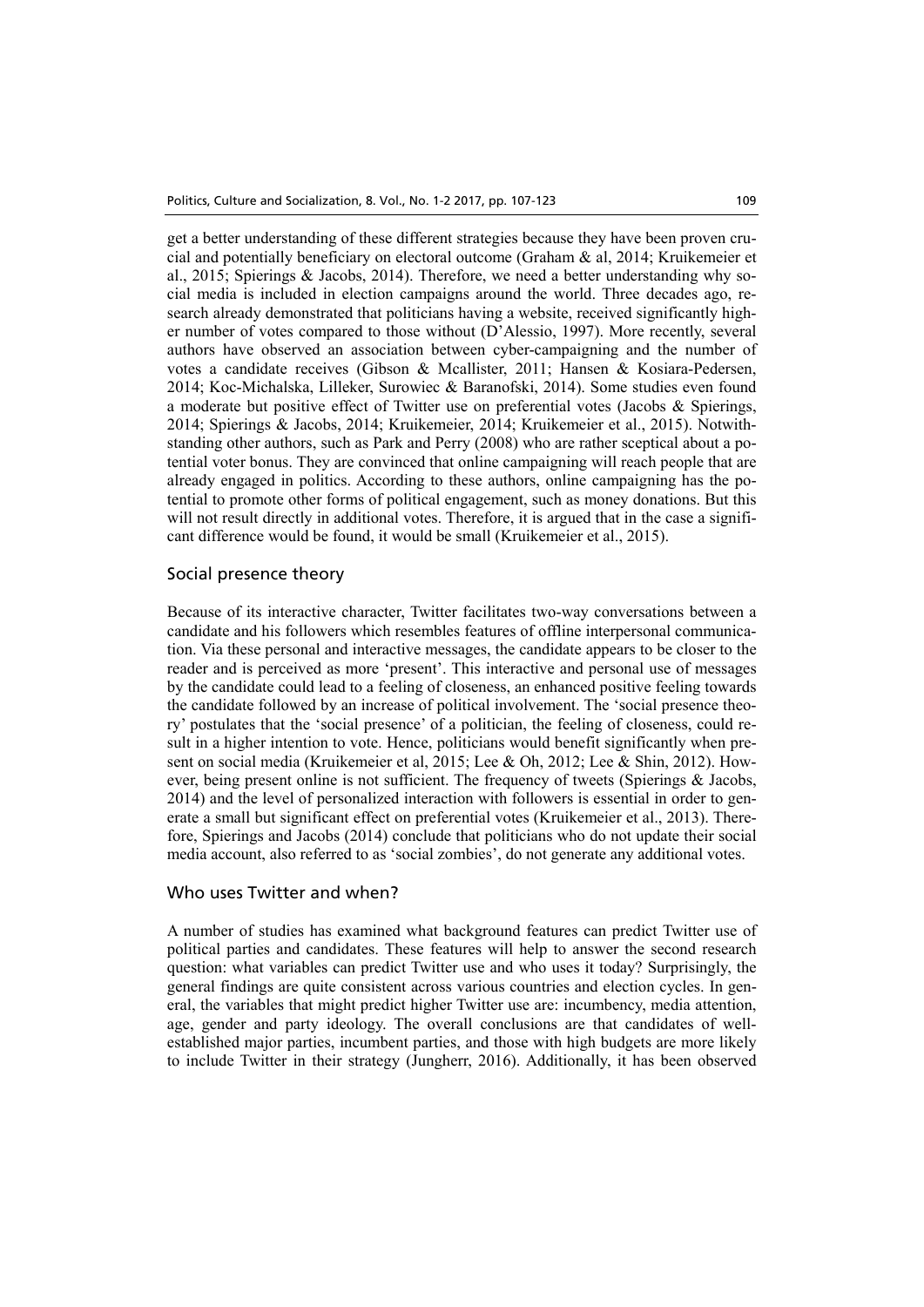## Children's Social Participation with Peers – Some Manifestations and Conditions from the Perspective of Children

### *Peter Rieker*

University of Zurich, Switzerland<sup>1</sup>

#### **Abstract:**

Peers can be regarded as important for the development of children's and youths' social participation, since they provide the chance of reciprocal relations and cooperation between equals. Therefore, in this article, manifestations and conditions of children's social participation with peers are analyzed on the basis of interviews with children at the age of ten to twelve years who took part in an empirical study on children's and youths' participation in Switzerland. In contrasting participation in peer groups with participation in adult-centered contexts, some specific aspects can be depicted based on the descriptions the children gave in the interviews. Furthermore, this article looks at different family backgrounds with respect to experience of participation and its significance for social participation with peers.

**Keywords:** social participation, children, peers, family

### Introduction

In this article, various aspects of social participation in the context of peers are analyzed. By using the term "social participation," we refer to the concept of taking part in shaping social contexts that are relevant for children's and youths' everyday life and being involved in decision making processes in these contexts (Hart, 1992, p. 5). In comparison with the term "political participation," which mostly refers to a more narrow understanding of taking part in political procedures of older adolescents or young adults (Hoecker, 2006; Levine, 2007; Youniss and Levine, 2009), "social participation," in contrast, refers to a wider spectrum of activities and contexts, even relevant for children and younger adolescents (Hoecker, 2006, p. 11). Research on contexts that are important for children's and adolescents' learning to participate socially refers to family and school in most cases. Besides these adult-centered contexts, peers also seem to be relevant for participation. James Youniss (1980) argues that social relations with peers that are symmetrical and characterized by reciprocity enable children and adolescents to cooperate among equals –

|<br>| Corresponding author: Peter Rieker Institute of Education, University of Zurich, Switzerland E-mail: prieker@ife.uzh.ch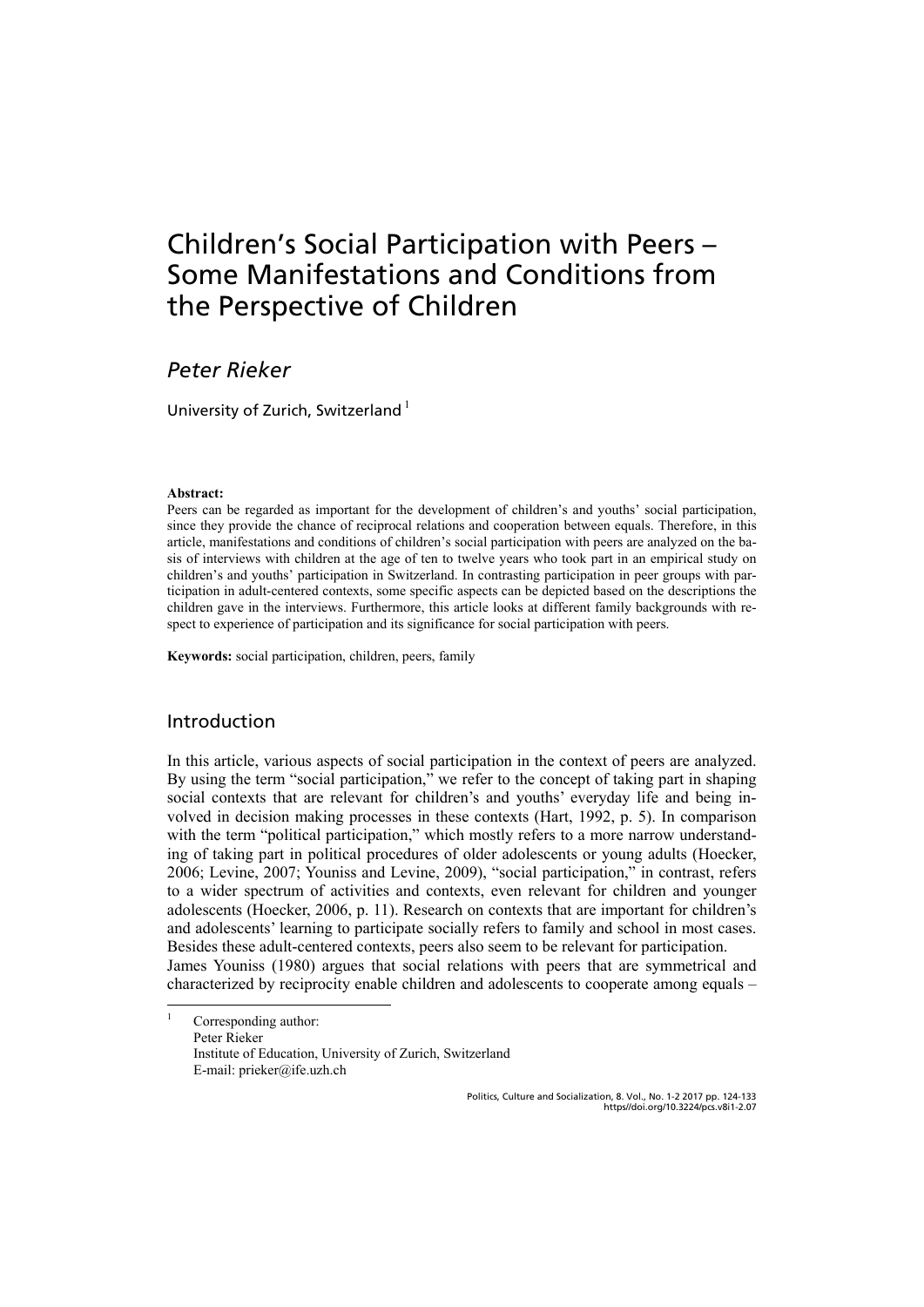unlike relations with adults, which can be characterized as asymmetrical and complementary. Against this background, adults know and teach children the correct solution, whereas mutual solutions are developed in the context of peers. As a consequence, in regard to children and youths growing up, attention has been directed to the integration of peer contexts for some time now. It can be shown that most adolescents report being integrated in a group or that they maintain individual friendships and relationships with peers that are especially important to them. Against this background, peer relationships are considered to be a virtually indispensable element of growing up, which help children and youths to meet developmental challenges and to participate socially (Adler and Adler, 1998). As a consequence, peers seem to be important for learning processes regarding social participation, but there is still very little research with enough precision in the understanding of what is learned and how this learning occurs (Moser, 2010).

Against this background, it needs to be clarified in what specific ways the relationships with peers are shaped and what consequences arise that concern the social participation of children and youths. This article starts with a short overview of some research in the field of social participation of children and youths. The second part provides some information on the empirical study which serves as the basis for the following considerations. We then present the results – in the first section with reference to various aspects of social participation in the context of peers and in a second section, the different family backgrounds of the children, especially their experience with participation in the family, are studied in relation to their participation with peers. The concluding remarks resume and discuss these findings in order to generate some theoretical insights which supplement existing views on the relevance of peers for participation.

### State of Research on Social Participation of Adolescents

In recent years, research has often focused on the lack of political and social participation of young people. Especially in the field of traditional politics and with respect to organized forms of engagement, there are low rates of participation reported (e.g. various contributions in Youniss and Levine, 2009; Hoecker, 2006). On the other hand, a remarkable willingness of youths and young adults can be attested to take part in more open and flexible contexts where participation is associated with fun and seems to be relevant for young people's everyday life (Knauer and Sturzenhecker, 2005, p. 51). Furthermore, new forms of civic engagement can be observed which are associated with internet-based communication (e.g. social networking, blogging, online-petitioning), can be shaped individually, do not require long-term engagement or organizing, but are realized when related to an occasion and spontaneously (Levine, 2007, p. 94).

Research consistently shows substantial individual differences concerning the ability and willingness of young people to participate in the various contexts of political and social engagement (e.g. Rieker et al., 2016). With reference to social participation, these individual differences hardly correlate with traits like gender, migration, or class, as can be stated for the engagement in the field of traditional politics (Youniss and Levine, 2009; Hoecker, 2006) on the one hand. On the other hand, research has shown that the willingness of young people to participate socially is linked to experiences made in childhood.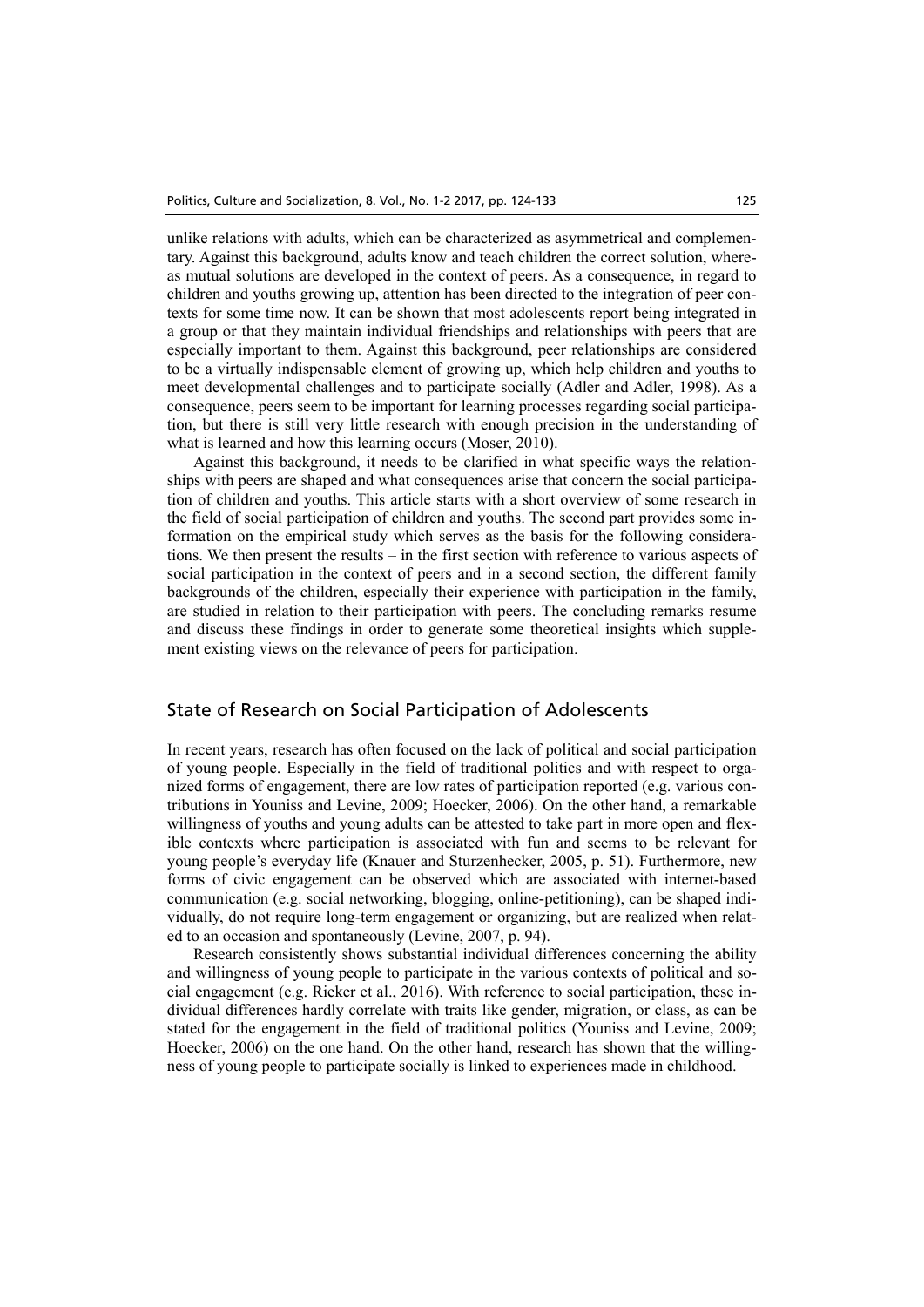## Narcissism and Leadership: What we can learn from a case-study of Silvio Berlusconi

### *Samir Boureghda, Jurriaan Middelhoff & Christ'l De Landtsheer*

University of Antwerp, Belgium $1$ 

#### **Abstract:**

There has been a sustained interest in personality of politicians, in particular aversive personality traits such as psychopathy, narcissism and machiavellianism. To overcome the hurdle of limited acces when studying political leaders, it is argued that psychodiagnostic meta-analysis methodologies can be applied in combination with validated psychological instruments. In this study the focus will be on a hypothesised narcissistic leader: Italy's ex prime-minister Silvio Berlusconi. Using the Million Inventory of Diagnostic Criteria (MIDC) by Immelman (2004) as the at-a-distance psychodiagnostic meta-analysis tool to assess the overall personality, scales associated with narcissism will be compared to results on the well established Narcissistic Personality Inventory (NPI) to test the usability and relevance of an extended psychodiagnostic meta-analysis scale to specifically assess narcissism in political leaders. Results of the study verify that the ambitious scale of the MIDC, which is defined as the correlate with narcissism, is not sufficient to verify the presence of narcissistic traits, as hypothesised by expert-opinions. Implications of these findings are further discussed.

**Keywords:** Narcissism, Berlusconi, Immelman MIDC method, Narcissistic Personality Inventory (NPI), Italian politics.

### Introduction

Narcissism in our political leadership has been in the spotlight the past years. Popular media has warned for the narcissism trap for American presidential frontrunners and the Republican candidate Donald Trump has already been labeled as a narcissist by an Ivy League professor and healthcare professionals (*The Economist,* 14.05.2015; Henry Alford, *Vanity Fair,* 11.11.2015). European politicians haven't been spared, with the likes of Nicolas Sarkozy and Silvio Berlusconi having received similar labels in the past. Freud (1950) already recognized the link between narcissism and leadership. Narcissists are

|<br>| Corresponding author: Christ'l De Landtsheer Political Communication Research Unit, Department of Communication Studies, University of Antwerp, Belgium E-mail: christl.delandtsheer@uantwerpen.be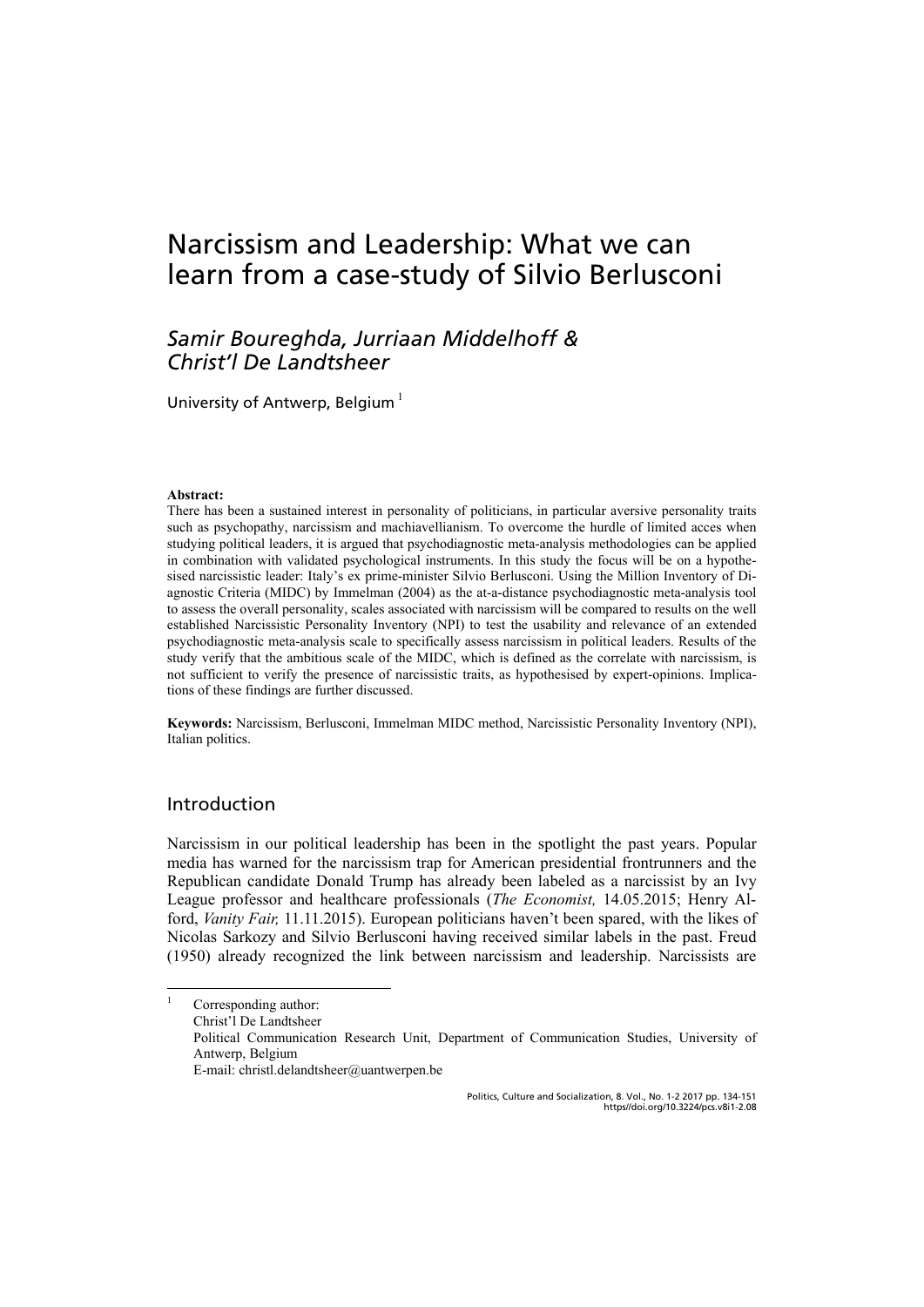more likely to be seen as self-confident and outgoing by others, which are prominent characteristics in the perception of leadership (Lord, Foti & De Vader, 1984). In the following article we will illustrate the theoretical background of the study of narcissism in leadership and its hypothesized effects. Subsequently some attention will be given to the challenges in studying the personality of leaders in general, proposing psycho-diagnostic meta-analysis as a possible methodology to study narcissism in leadership. After discussing the article's objectives, a case study of a hypothesized narcissistic leader is proposed to test the applicability of this methodology, specifically the case of Silvio Berlusconi, who's personally will be assessed in the first study using the Millon Inventory for Diagnostic Criteria (Immelman, 2004). Moreover, the specific scale scores, especially for those scales associated with narcissism, will be compared to the results of a third party rating with a well-established narcissism measure using a similar methodology in the second study. Conclusion and implication will be discussed.

Some studies have indicated that, especially in the contemporary individualistic western societies, narcissistic characteristics have become increasingly valued (Foster, Campbell & Twenge, 2003; Twenge, Kontrath, Foster, Campbell & Bushman, 2008). Coupled with the finding that we choose leaders who look most 'leaderlike' (Hogan, Curphy & Hogan, 1994) it is no surprise that it has been suggested that individuals with more prominent narcissistic traits raise to prominent positions (Lasch, 1987). Interestingly, it is argued that there are both upsides and downsides to narcissism in our leaders and the impact they have (Rosenthal, 2005; Nevicka, Hoogh, Van Vianen & Ten Velden, 2013). On the upside, narcissistic leaders have been described as leaders with bold vision, charismatic and innovative motivators (Galvin, Waldman & Balthazard, 2010; Deluga, 1997; Maccoby, 2000; Post, 1993). Looking at the downsides, narcissistic leaders have a leadership vision which is synonymous with their own personal needs, rather than those of their constituents (Conger, 1997). Narcissists are more likely to self-promote and dominate (Hogan, Raskin & Fazzini, 1990) and more likely to employ their skills in deception, manipulation and intimidation (Glad, 2002) to secure their position. They display an air of dominance which inspires followers often to select the narcissist to lead them (Hogan et al., 1994; Gladwell, 2002, Post, 1986). It is suggested that some of the psychological underpinnings of the problems associated with narcissistic leadership stem from (I) a feeling of inferiority (Glad, 2002; Harwood, 2003). These feelings would be so strong, that even taking credit for success and blaming others for failures can only temporarily alleviate them. Another suggested cause is an (II) insatiable need for recognition and superiority which is a method of coping for their feelings of inferiority (Morf & Rhodewalt, 2001). Narcissistic leaders have, usually, a very large assortment of means by which they can prove their superiority, like demanding unquestioning devotion and loyalty from followers, and embark on grandiose projects and indulge in conspicuous consumption (Post 1993, Harwood, 2003, Horowitz & Arthur, 1988), at their worst, like for example former Iraqi head of state Saddam Hussein, turning to sadism and destructiveness (Glad, 2002; Post & Baram, 2003). A third cause might be found in (III) hypersensitivity and anger which manifests when grandiosity is threatened (Horowitz & Arthur, 1988). For example, a feeling of justification to commit horrific acts may arise. Steinberg (1991) argued that the Cuban Missile Crisis escalated at least in part because of the narcissistic hypersensitivity of both Fidel Castro and U.S. president John F. Kennedy. Fourthly, (IV) a general